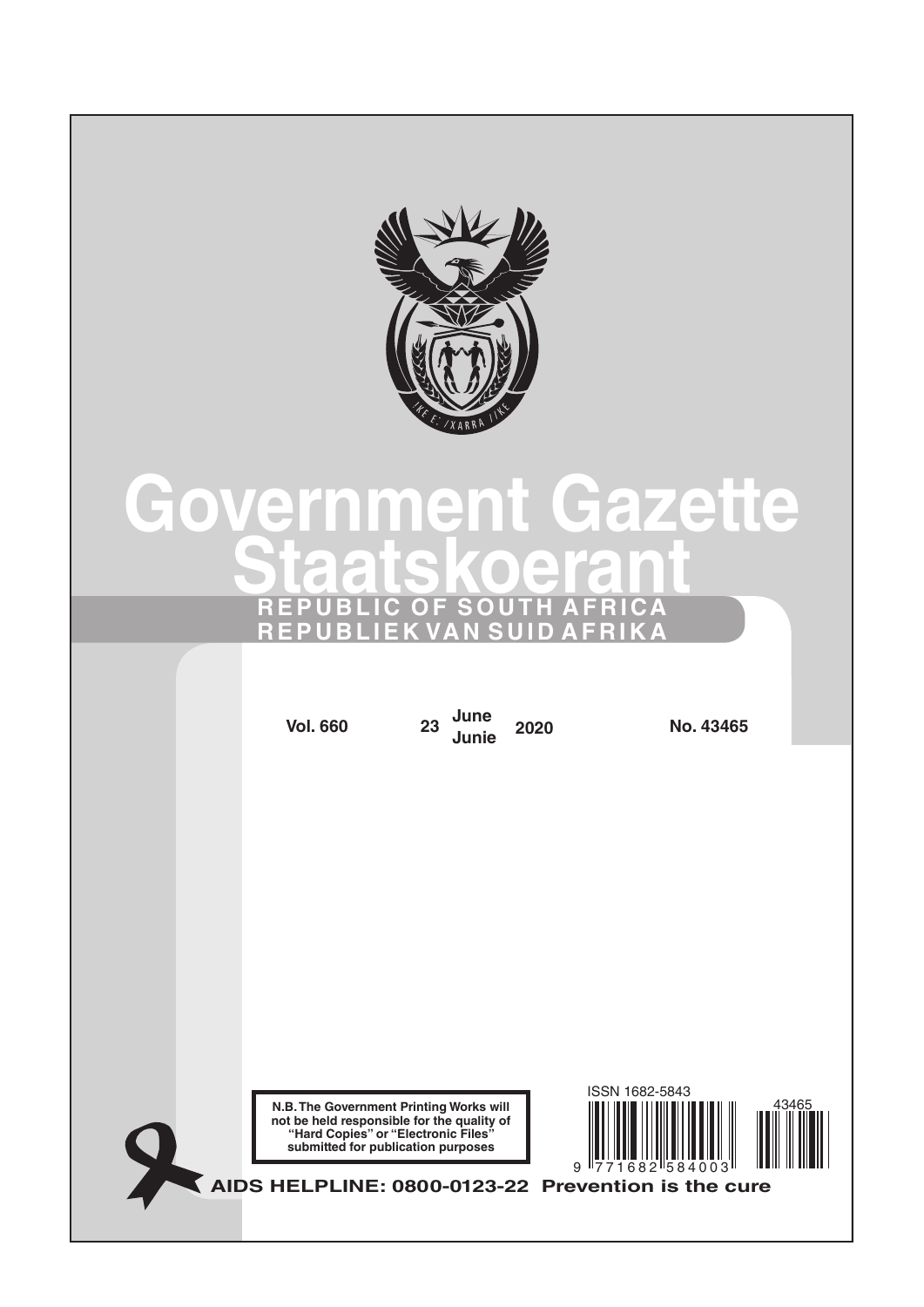# **IMPORTANT NOTICE:**

**The GovernmenT PrinTinG Works Will noT be held resPonsible for any errors ThaT miGhT occur due To The submission of incomPleTe / incorrecT / illeGible coPy.**

#### **no fuTure queries Will be handled in connecTion WiTh The above.**

#### **Contents**

*Page Gazette No. No. No.*

#### General Notices • Algemene Kennisgewings

#### **Basic Education, Department of/ Basiese Onderwys, Departement van**

| 343 | Disaster Management Act (57/2002): Directions issued in terms of Regulation 4 (3) of the Regulations made      |       |    |
|-----|----------------------------------------------------------------------------------------------------------------|-------|----|
|     | under the Act regarding the Re-Opening of Schools and measures to Address, Prevent and Combat the Spread of    |       |    |
|     | COVID-19 in the National Department of Basic Education, all Provincial Departments of Education, all Education |       |    |
|     |                                                                                                                | 43465 | -3 |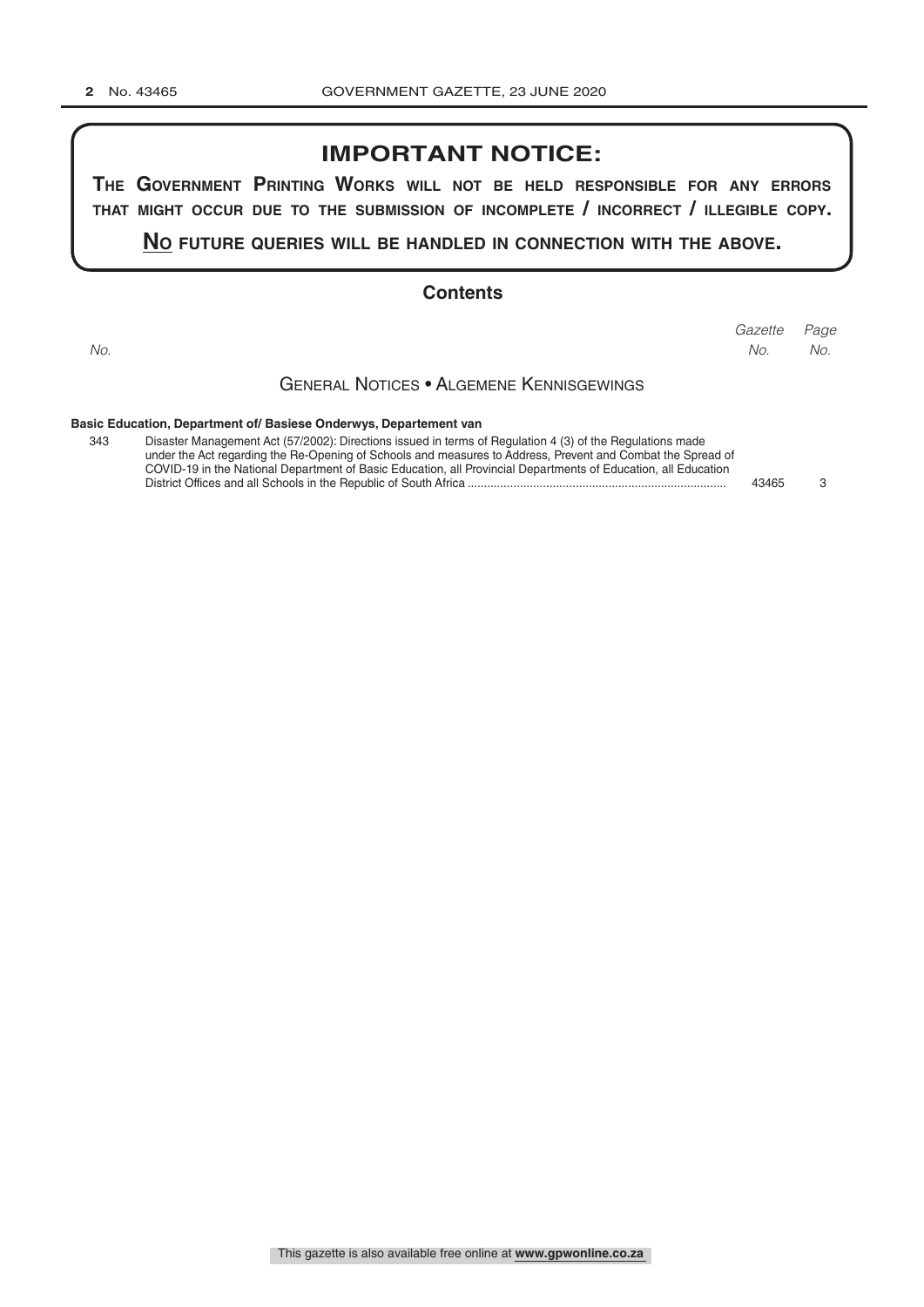# GENERAL NOTICES · ALGEMENE KENNISGEWINGS

# **DEPARTMENT OF BASIC EDUCATION NOTICE 343 OF 2020**

#### **DISASTER MANAGEMENT ACT, 2002**

**DIRECTIONS ISSUED IN TERMS OF REGULATION 4(3) OF THE REGULATIONS MADE UNDER THE DISASTER MANAGEMENT ACT, 2002 (ACT NO. 57 OF 2002) REGARDING THE RE-OPENING OF SCHOOLS AND MEASURES TO ADDRESS, PREVENT AND COMBAT THE SPREAD OF COVID-19 IN THE NATIONAL DEPARTMENT OF BASIC EDUCATION, ALL PROVINCIAL DEPARTMENTS OF EDUCATION, ALL EDUCATION DISTRICT OFFICES AND ALL SCHOOLS IN THE REPUBLIC OF SOUTH AFRICA**

I, Angelina Matsie Motshekga, Minister of Basic Education, in terms of regulation 4(3) of the Regulations made under the Disaster Management Act, 2002 (Act No. 57 of 2002), as published under Government Notice No. R.480, in Government *Gazette* No. 43258 of 29 April 2020, as amended by the Regulations published under Government Notice No. R.608, in Government *Gazette* No. 43364 of 28 May 2020, hereby issue the directions in the Schedule regarding the re-opening of schools and measures to address, prevent and combat the spread of COVID-19 in the National Department of Basic Education, all Provincial Departments of Education, all education district offices and all schools in the Republic of South Africa.

Matematiqatay

**MRS AM MOTSHEKGA, MP MINISTER OF BASIC EDUCATION DATE: 22 JUNE 2020**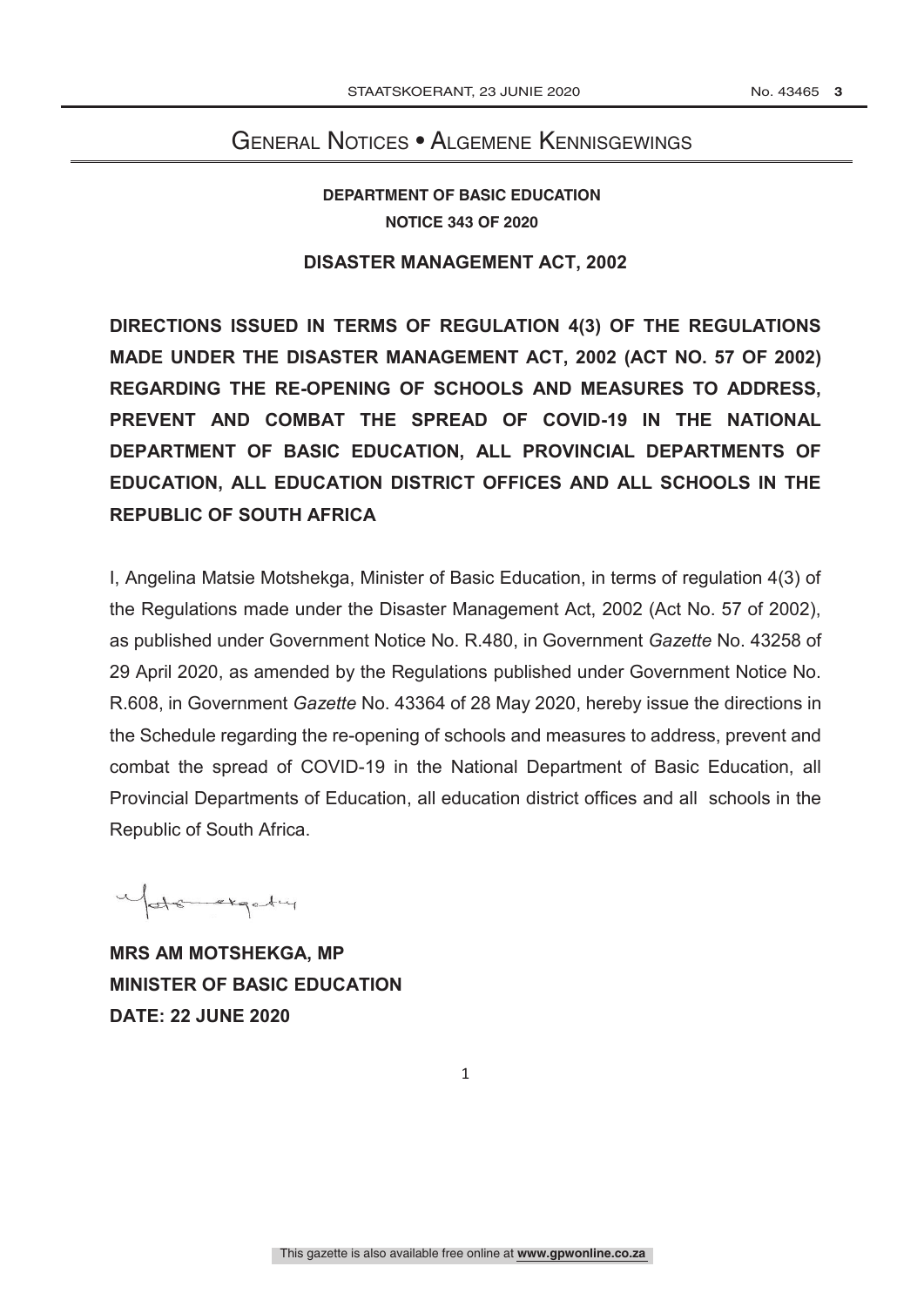#### **SCHEDULE**

#### **1. Definitions**

In these directions, a word or expression bears the meaning assigned to it in the Disaster Management Act or in the Regulations, and, unless the context indicates otherwise—

**"certificate"** means a certificate issued in terms of direction 11(3);

**"COVID-19 essentials** means the Basic Hygiene and Sanitation Package for each School, as contained in Appendix 1 to the DBE Guidelines;

**"DBE Guidelines"** means the Department of Basic Education Guidelines on Maintaining Hygiene during Covid-19 Pandemic available on the Department of Basic Education website, accessible through the following link:

https://www.education.gov.za/Portals/0/Documents/Recovery%20plan%20page/Li nks%20for%20schools/guidelines-for-schools-on-maintaining-

hygiene.pdf?ver=2020-06-15-091428-963;

**"DBE Standard Operating Procedure"** means the Department of Basic Education Standard Operating Procedure for the Prevention, Containment and Management of COVID-19 in Schools and School Communities available on the Department of Basic Education website, accessible through the following link:

https://www.education.gov.za/Portals/0/Documents/Recovery%20plan%20page/Li nks%20for%20schools/dbe-standard-operating-procedure-for-covid-

19.pdf?ver=2020-06-15-091455-587;

**"Department of Basic Education"** means the National Department of Basic Education;

**"Department of Health Guidelines"** means the Guidelines for symptom monitoring and management of essential workers for COVID-19 related infection, issued by the Department of Health in April 2020, accessible through the following link: https://www.saiosh.co.za/news/502409/Guidelines-for-symptom-monitoring-andmanagement-of-essential-workers-for-COVID-19-related-infection.htm;

2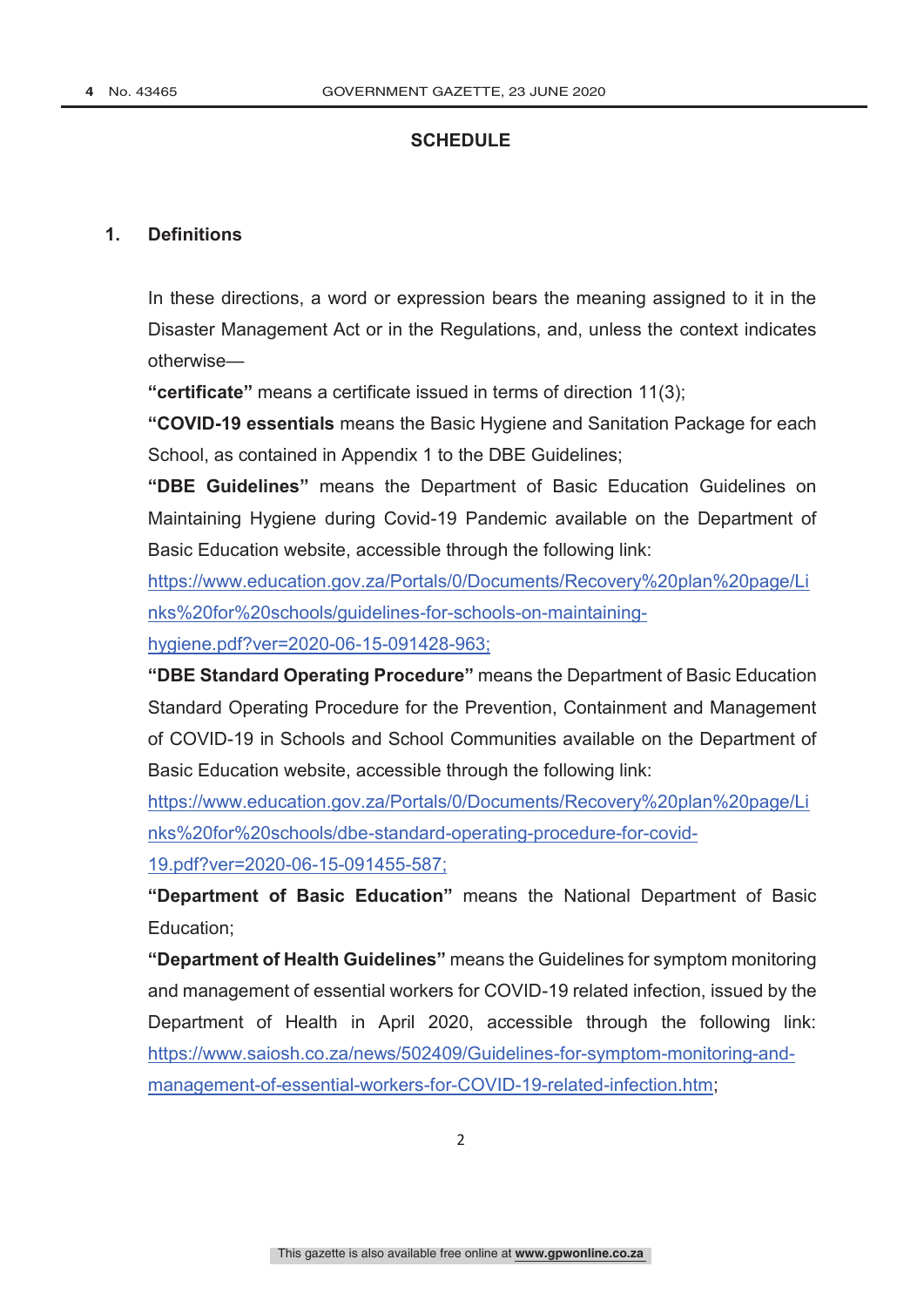**"Disaster Management Act"** means the Disaster Management Act, 2002 (Act No. 57 of 2002);

**"education support centres"** means a centre that offers curricular support or extra tuition to learners;

**"Head of Department"** has the meaning assigned to it in section 1 of the South African Schools Act;

**"hostels"** means boarding houses run by a school, whether on school property or not, for the purpose of providing accommodation to learners registered at the school; **"Minister"** means the Minister of Basic Education;

**"offices"** includes the Provincial Departments of Education, and the Department of Basic Education;

**"official"** means—

- (1) an employee appointed by the school governing body, in terms of section 20(4) and (5) of the South African Schools Act;
- (2) a person defined as an officer in terms of section 1 of the South African Schools Act;
- (3) an educator as defined under the Employment of Educators Act, 1998 (Act No. 76 of 1998);
- (4) a person employed in terms of the Public Service Act, 1994 (Proclamation No.103 of 1994); or
- (5) a person employed by a school board;

**"parent"** means parent as defined in section 1 the South African Schools Act;

**"permit"** means a permit issued in terms of direction 11(1);

**"platooning"** means schools in which two separate sets of pupils use the same school building, one set in the morning and the other set in the afternoon;

**"Pre-Grade R"** means the provision of early educational programmes by a school for learners below the age of admission to Grade R, and excludes an early childhood development programme as contemplated in section 93 of the Children's Act, 2005 (Act No. 38 of 2005);

**"principal"** means an educator appointed or acting as the head of a school as defined in section 1 of the South African Schools Act;

3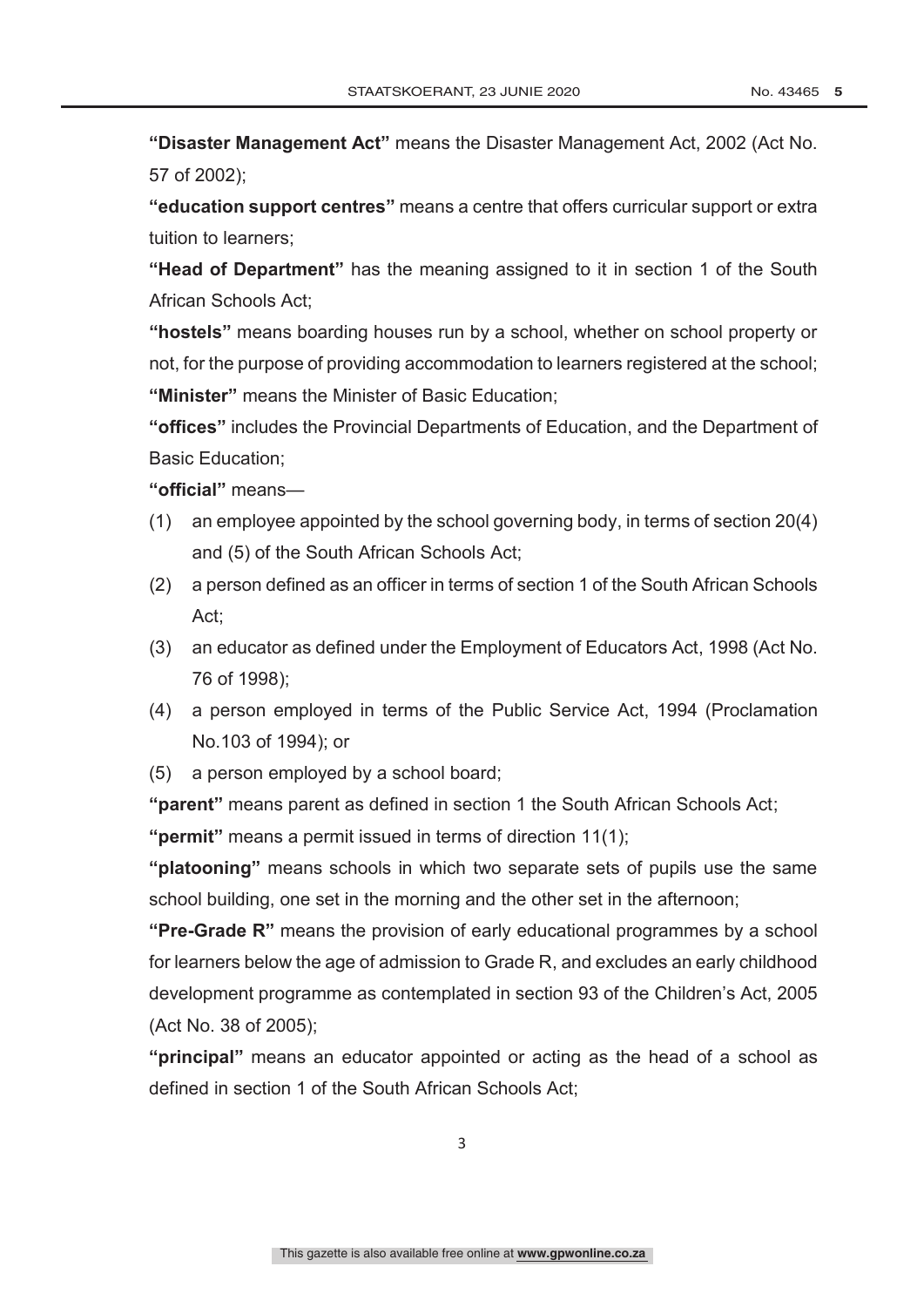**"Provincial Department of Education"** means the department responsible for education in a province and includes all public schools, further education and training institutions and departmental offices in such provinces;

"**Regulations**" means the Regulations made under section 27(1) of the Disaster Management Act and published under Government Notice No.R.480, in Government *Gazette* No. 43258 of 29 April 2020, as amended by the Regulations published under Government Notice No. 608, in Government *Gazette* No. 43364 of 28 May 2020;

**"school"** has the meaning assigned to it in section 1 of the South African Schools Act;

**"South African Schools Act"** means the South African Schools Act, 1996 (Act No. 84 of 1996); and

**"third parties"** means persons who do not fall under the definition of an "official", but may access a school or offices, including, but not limited to—

- (a) volunteer workers;
- (b) persons appointed in terms of the Expanded Public Works Programme and as community development workers;
- (c) food handlers;
- (d) chief food handlers;
- (e) parents of learners attending the school; and
- (f) persons delivering goods or providing services to the school.

#### **2. Objectives**

The objectives of these directions are—

- (a) to provide for arrangements for a phased return of educators, officials and learners to schools, hostels and offices;
- (b) to provide for the schools, hostels and offices to comply with their obligations in accordance with—
	- (i) the Regulations;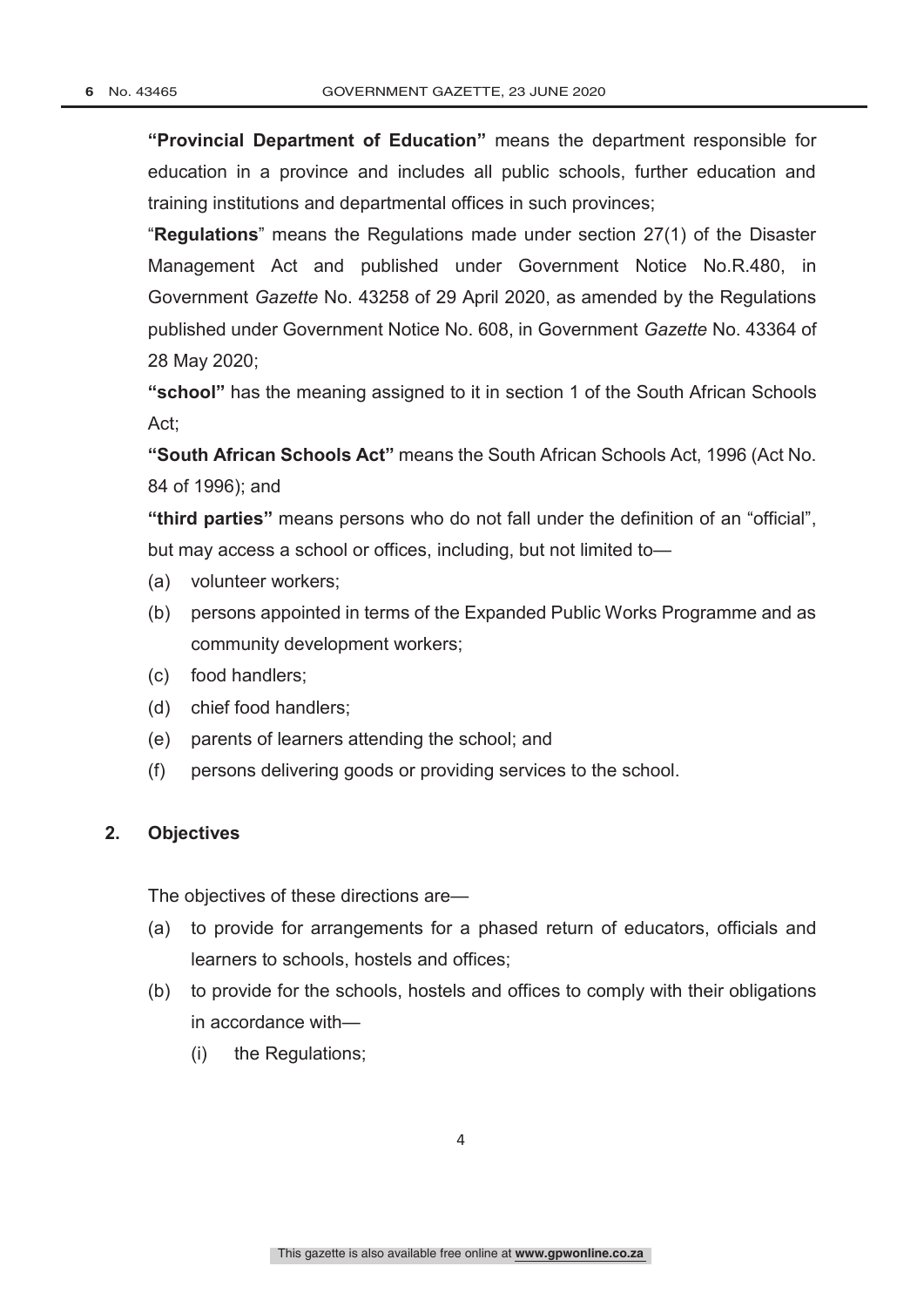- (ii) all directions and circulars issued by the Minister of Employment and Labour and the Department of Public Service and Administration, in relation to Covid-19 and the national state of disaster; and
- (iii) Collective Agreement No. 1 of 2020, which deals with the concession process to follow in respect of employees with a comorbidity; and
- (iv) Chapter H of the Personnel Administrative Measures, dealing with leave measures applicable to educators; and
- (c) to ensure a uniform approach, as far as possible, in respect of the manner in which the Department of Basic Education, Provincial Departments of Education, and schools phase in the return of learners and officials to schools, hotels and offices.

# **3. Scope and application**

- (1) These directions apply to—
	- (a) all schools, hostels and offices;
	- (b) learners;
	- (d) officials;
	- (e) third parties; and
	- (f) governing bodies and school boards.
- (2) The provisions contained in these directions apply for the duration of the national state of disaster, unless otherwise indicated.

#### **4. Entry to school premises**

No person, other than a learner or official, may enter a school premises or hostel, unless such person obtains the permission of, and makes arrangements with, the principal or Head of Department in advance before entering the school premises or hostel.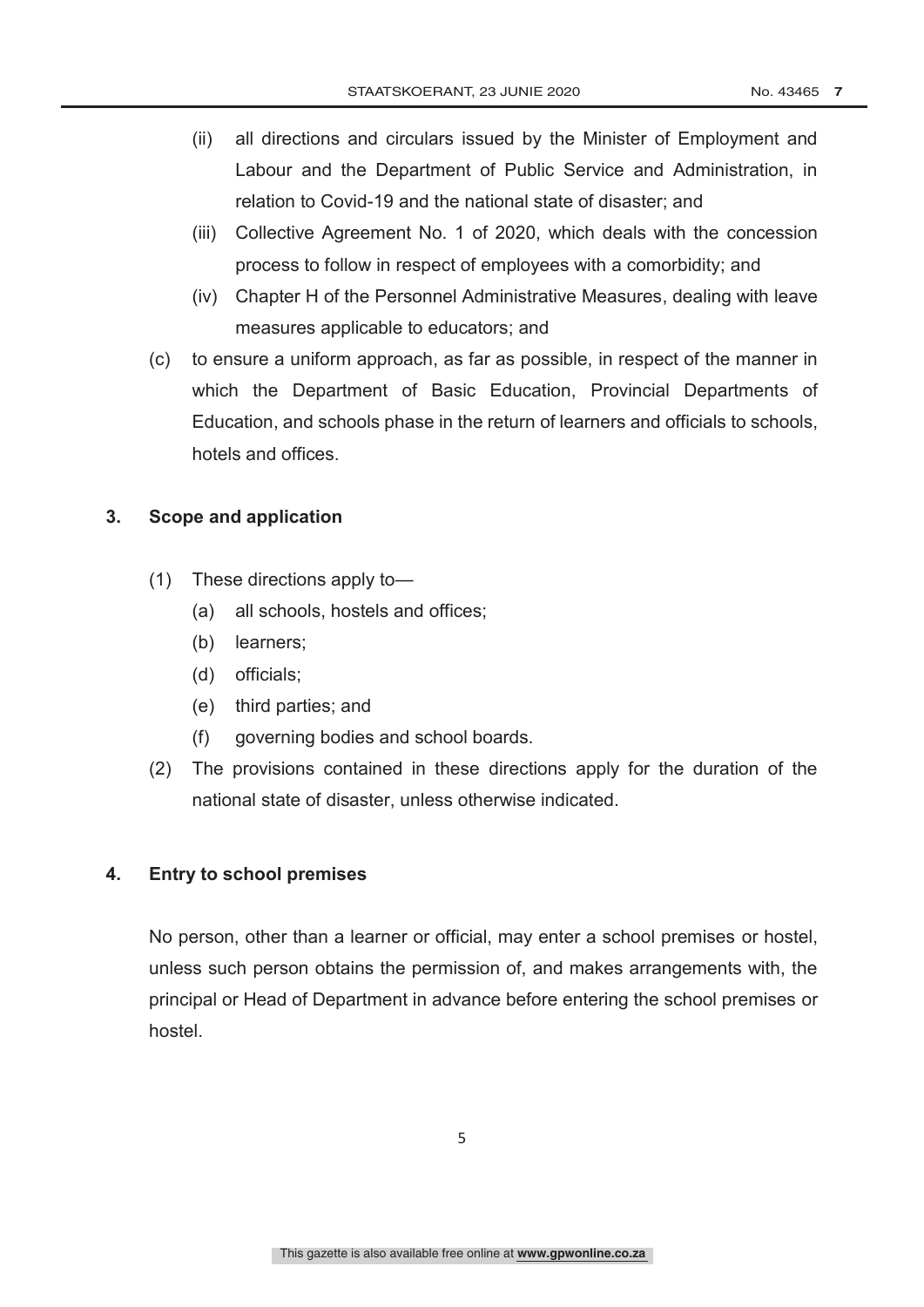# **5. Phased return of learners and officials to school**

(1) The phased return of learners and officials to school will be as follows:

| <b>GRADES</b> |                                    | <b>RETURN TO SCHOOL DATE</b> |
|---------------|------------------------------------|------------------------------|
| $\bullet$     | Grade 7;                           | 1 June 2020                  |
| $\bullet$     | Grade 12; and                      |                              |
| $\bullet$     | Schools of Skill: Year 4.          |                              |
| $\bullet$     | Pre-Grade R;                       | 6 July 2020                  |
| $\bullet$     | Grade R;                           |                              |
| $\bullet$     | Grade 1;                           |                              |
| $\bullet$     | Grade 2;                           |                              |
| $\bullet$     | Grade 3;                           |                              |
| $\bullet$     | Grade 6;                           |                              |
| $\bullet$     | Grade 10;                          |                              |
| $\bullet$     | Grade 11;                          |                              |
| $\bullet$     | Schools of Skill: Years 2 and 3;   |                              |
|               | Schools for Learners with Severe   |                              |
|               | Intellectual Disabilities ("SID"): |                              |
|               | Grades R, 1, 2, 3 and final year   |                              |
|               | (Occupational);                    |                              |
| $\bullet$     | Schools with Learners with Severe  |                              |
|               | Profound<br>Intellectual<br>and    |                              |
|               | Disabilities ("LSPID"): Years 1-3; |                              |
|               | and                                |                              |
|               | Schools with autistic learners:    |                              |
|               | Junior Group (below 13 years) and  |                              |
|               | final year (18 years and above).   |                              |
|               | Grade 4;                           | 3 August 2020                |
|               | Grade 5;                           |                              |
|               | Grade 8;                           |                              |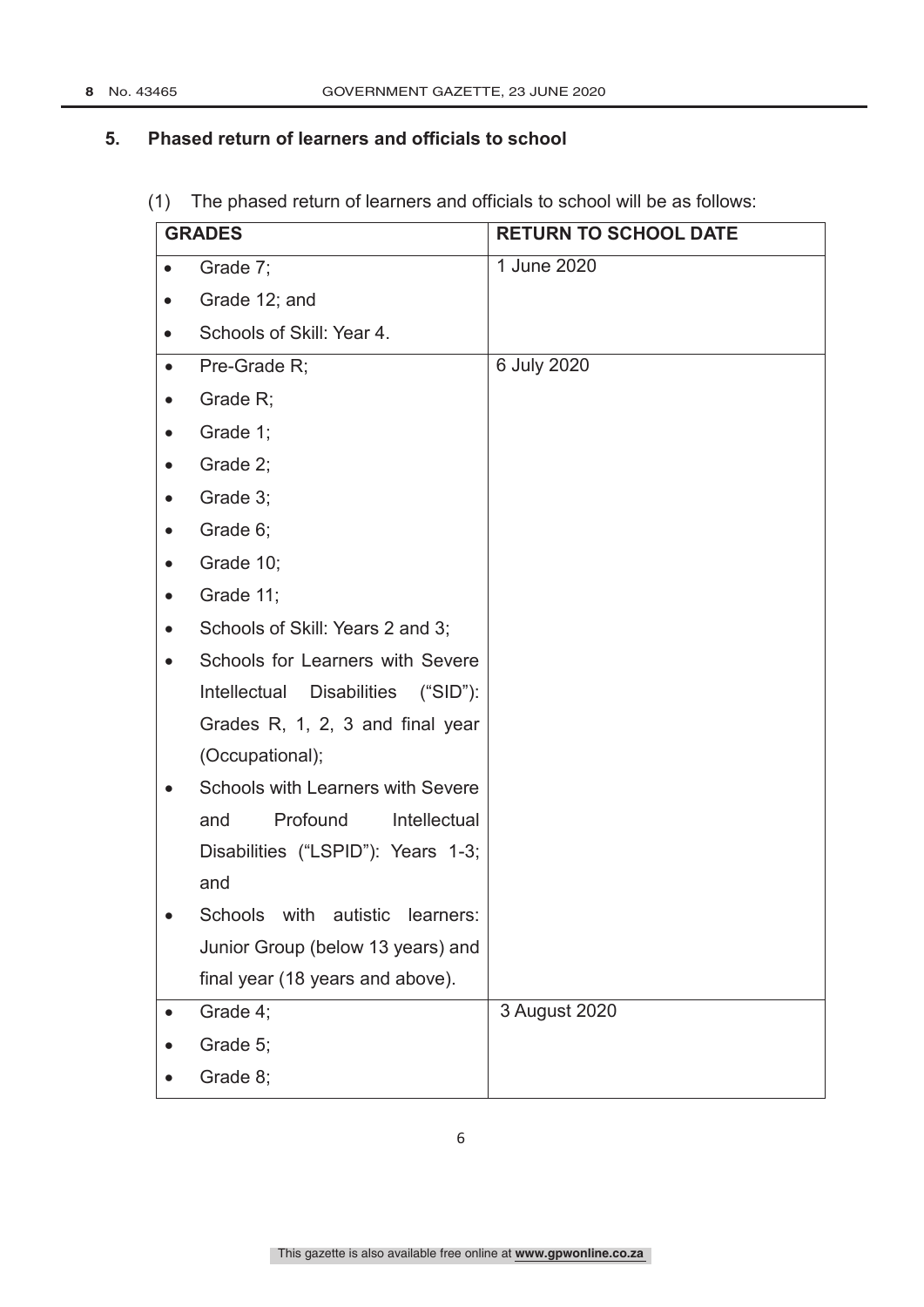|           | Grade 9;                                 |
|-----------|------------------------------------------|
| $\bullet$ | Year 1 in Schools of Skill;              |
|           | Schools for Learners with Severe         |
|           | Intellectual Disabilities<br>$("SID")$ : |
|           | Grades 4 and 5; and                      |
|           | Schools with autistic<br>learners:       |
|           | Senior Group (13 years and               |
|           | above).                                  |

- (2) Only those schools and offices that have complied with the minimum health, safety and social distancing measure on COVID-19, as contemplated in these directions and the Regulations, will be allowed to open as contemplated in subdirection (1): Provided that a public school must also have all the COVID-19 essentials in place.
- (3) A school or office that has failed to comply with the minimum health, safety and social distancing measures on COVID-19, as contemplated in these directions and the Regulations, will remain closed until all the health, safety and social distancing measures are in place.
- (4) The Head of Department, or a person duly authorised by him or her, must continuously monitor and evaluate the phased return of schools and the maintenance of hygiene and safety standards for the duration of the national state of disaster and must report, in writing, every two weeks, to the Department of Basic Education on—
	- (a) the number of COVID-19 cases in schools;
	- (b) any failure to meet the required minimum health, safety and social distancing measures on COVID-19, including those set out in section 5 of the DBE Standard Operating Procedures and the DBE Guidelines, including the COVID-19 essentials in the case of a public school; and
	- (c) the Head of Department's determination on whether a school will be permitted to open, in terms of sub-directions (2) and (3).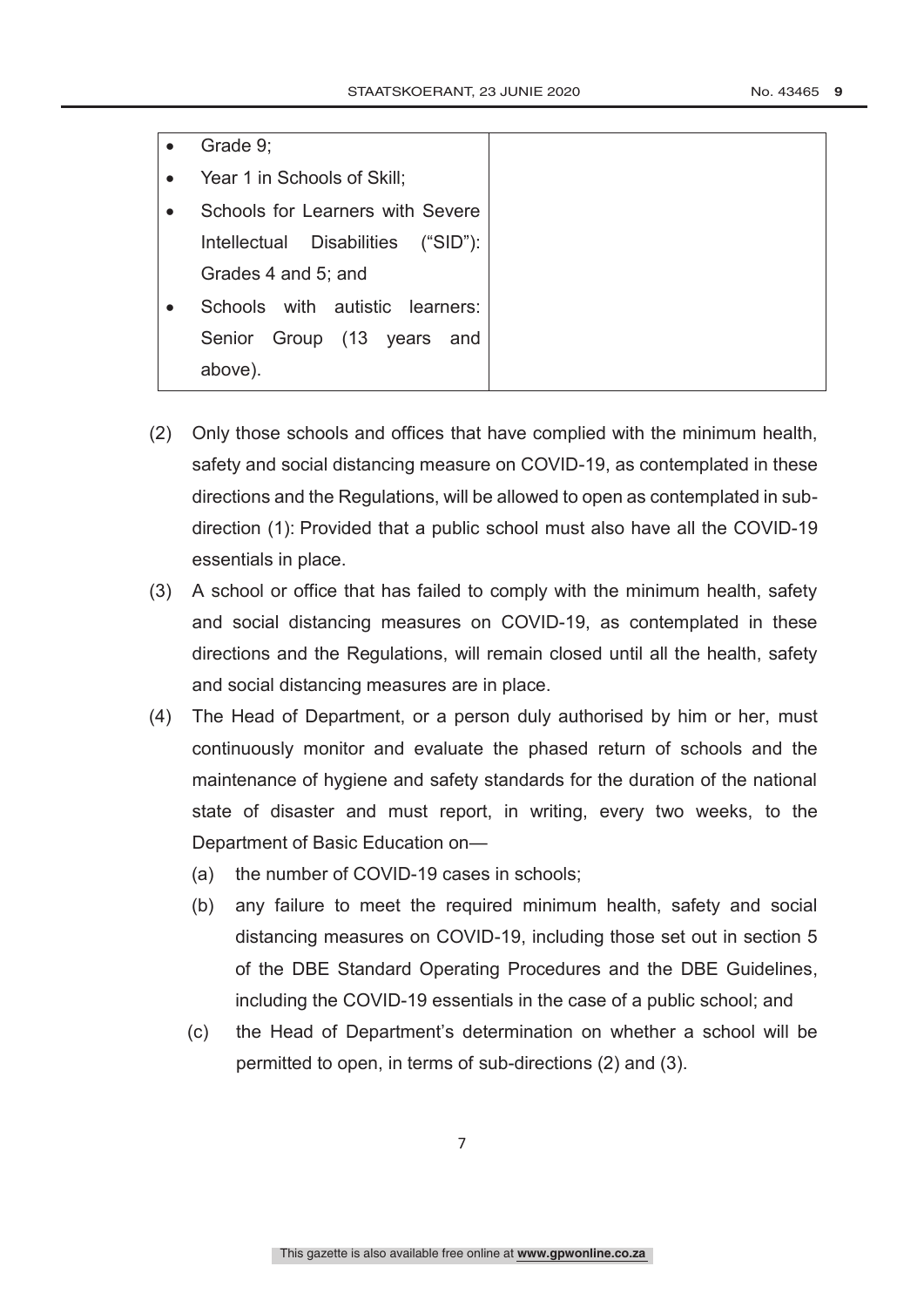- (5) Should it be determined, in terms of sub-direction  $(4)(c)$ , that a school does not meet the minimum health, safety and social distancing requirements on COVID-19, the Head of Department, or a person duly authorised by him or her, must, together with the school, formulate a plan that includes, but is not limited to, the following:
	- (a) Scope of the problem;
	- (b) measures taken to address the problem; and
	- (c) any challenges experienced in addressing the problem.
- (6) The school must ensure that the plan, as contemplated in sub-direction (5), is communicated to officials, parents and learners without undue delay.
- (7) The Head of Department, or a person duly authorised by him or her, must make reasonable arrangements with schools to ensure the provision of learning material and continued teaching to learners who are unable to attend school due to—
	- (a) an underlying health condition;
	- (b) being self-isolated or quarantined due to COVID-19 symptoms or testing positive for COVID-19;
	- (c) a decision taken by the Head of Department to close a school or part of a school, after consultation with a health official in accordance with the DBE Standard Operating Procedures as a result of a confirmed COVID-19 case; or
	- (d) a determination made in terms of sub-direction (4)(c).
- (8) A parent, caregiver or a designated family member, must ensure that the teaching and learning material, as contemplated in sub-direction (7), are collected or accessed as per arrangement with the school.
- (9) Aftercare facilities that are managed by or operating at a school, and aftercare facilities in education support centres, are allowed to re-open in line with the phased re-opening of grades, as contemplated in sub-direction (1): Provided that they comply with the minimum health, safety and social distancing measures and requirements on COVID-19, referred to in the section 5 of the DBE Standard Operating Procedures and the DBE Guidelines.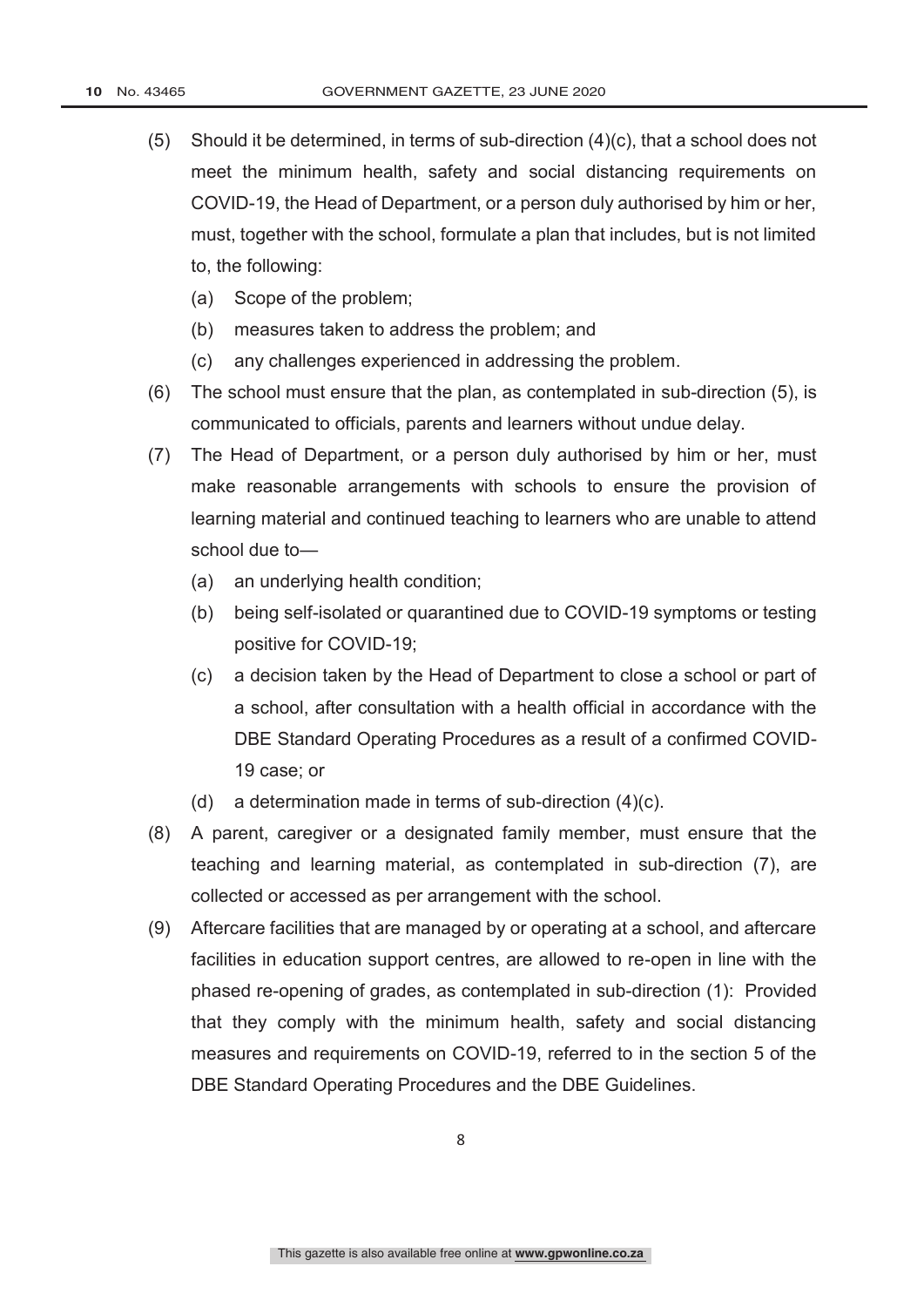- (10) All events at schools, including sport, choral eisteddfods or choir rehearsals, arts and other cultural festivals remain suspended until a date determined by the Minister or an official delegated by the Minister, after consultation with the Cabinet.
- (11) Scholar transport must comply with the Directions issued by the Department of Transport.

#### **6. School attendance**

- (1) A parent of a learner who does not return to, or attend, school after the phased return to school must apply, to the Head of Department, who, in terms of section 4 of the South African Schools Act, may exempt a learner entirely, partially or conditionally from compulsory school attendance, if it is in the best interests of the learner: Provided that the parent makes reasonable efforts to ensure that the learner continues learning from home in line with the learning materials provided by the school.
- (2) Should a parent wish to apply for a learner to receive education at the learner's home (home education), he or she must comply with the legal requirements for the provision of home education, as contemplated in section 51 of the South African Schools Act.

#### **7. Application for deviation from phased return of learners and officials to school**

(1) A school may be permitted to deviate from the phased return to school in respect of specific grades or dates, as contemplated in direction 5(1): Provided that such school complies with the minimum health, safety and social distancing measures and requirements on COVID-19, referred to in section 5 of the DBE Standard Operating Procedures and the DBE Guidelines and, in the case of a public school, also has all the COVID-19 essentials in place and the principal and chairperson of the governing body or school board or their delegated official notifies the Head of Department—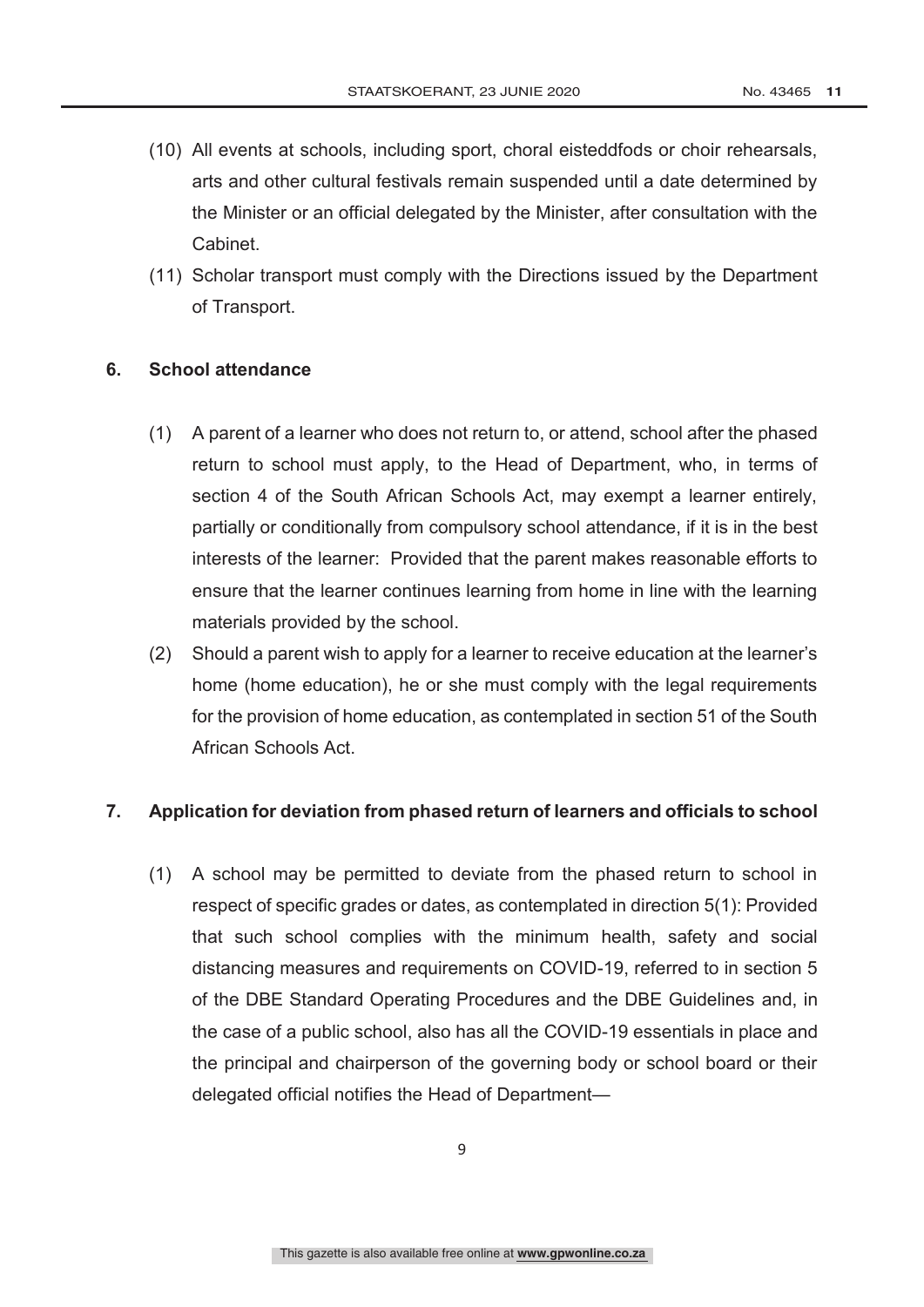- (a) on a form substantially similar to Annexure A, of its intended deviation from the phased return to school; and
- (b) on a form substantially similar to Annexure B, of the timetable to be followed with the intended phased return to school.
- (2) The notification contemplated in sub-direction (1) must be accompanied by a signed declaration by the principal and chairperson of the governing body or school board or their delegated official—
	- (a) on a form substantially similar to Annexure C1, in the case of public schools; or
	- (b) on a form substantially similar to Annexure C2, in the case of independent schools, confirming that the school complies with the minimum health, safety and social distancing measures and requirements on COVID-19, referred to in section 5 of the DBE Standard Operating Procedures and the DBE Guidelines.
- (3) A school may proceed with the deviation from the phased return to school once the notification and declaration, as contemplated in sub-directions (1) and (2), have been submitted to the Head of Department: Provided that the Provincial Department of Education reserves the right to conduct an inspection, once the deviation of the phased return to school has commenced, to verify the school's compliance with the measures and requirements, as confirmed in terms of subdirection (2).
- (4) If a school is found not to have complied with the measures and requirements, as confirmed in terms of sub-direction (2), the deviation from the phased return to school may be revoked and the school may be closed, as contemplated in section 16(4) of the South African Schools Act, until such time as the school complies with such measures and requirements.
- (5) The principal or chairperson of the governing body or school board or their delegated official may appeal, in writing, within seven days from the date of notification of a decision to revoke the deviation of the phased return to school, to the MEC responsible for education in the province.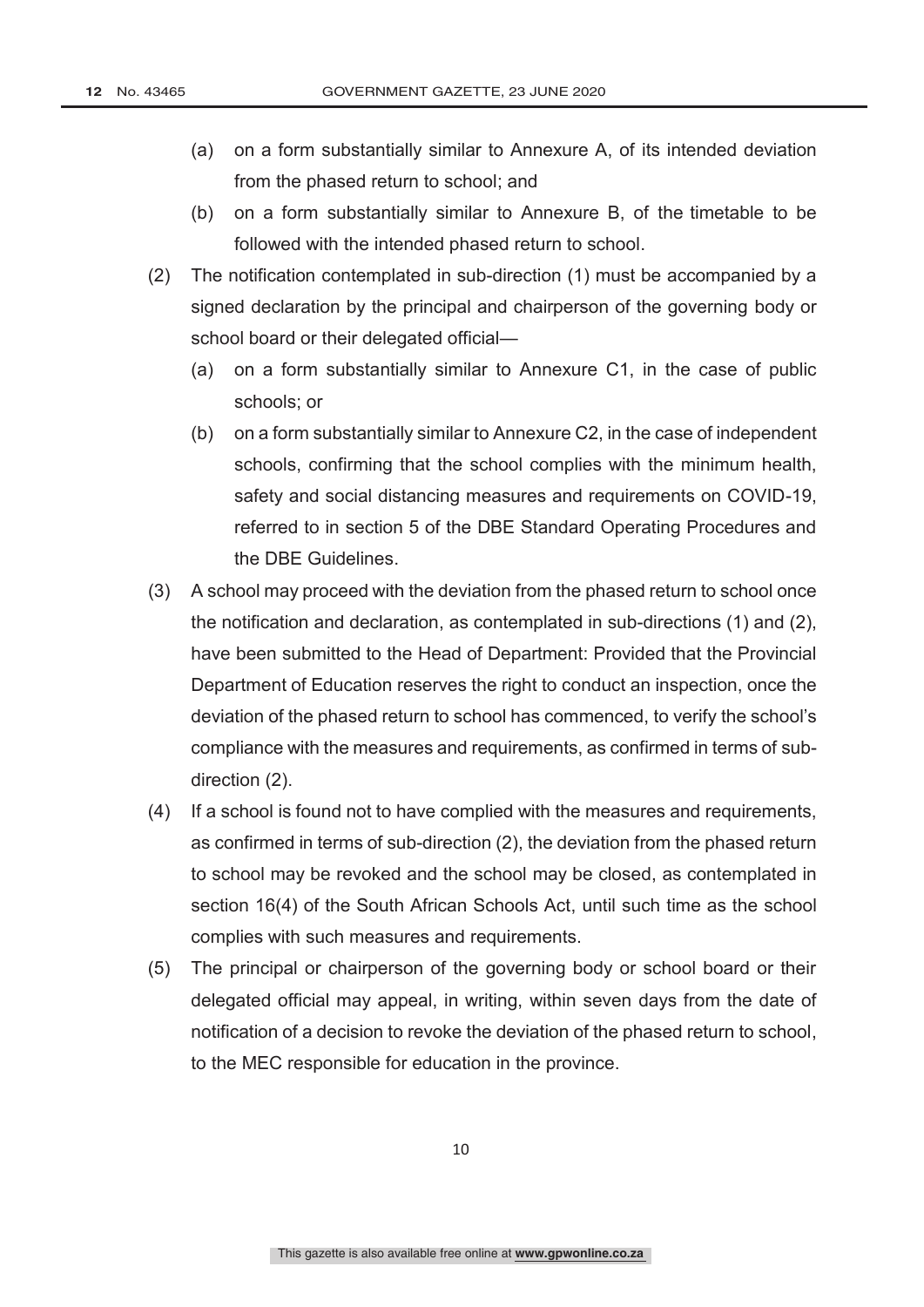- (6) The MEC responsible for education must, within seven days of receipt of an appeal, as contemplated in sub-direction (5), inform the school, in writing, of his or her decision and the reasons for the decision.
- (7) If a school has already applied for deviation from the phased return to school in terms of the withdrawn directions, such application serves as notification of the school's intended deviation from the phased return to school in terms of these directions.
- (8) Despite sub-direction (7), a school with a pending application for deviation from the phased return to school must submit to the Head of Department—
	- (a) on a form substantially similar to Annexure B, a timetable of the intended phased return to school; and
	- (b) a declaration by the principal and chairperson of the governing body or school board or their delegated official—
		- (i) on a form substantially similar to Annexure C1, in the case of public schools; or
		- (ii) on a form substantially similar to Annexure C2, in the case of independent schools, confirming that the school complies with the minimum health, safety and social distancing measures and requirements on COVID-19, referred to in section 5 of the DBE Standard Operating Procedures and the DBE Guidelines.

#### **8. Learners with special educational needs**

- (1) In addition to the guidelines developed for schools with specific categories of learners with disabilities, all schools with learners with special educational needs, as contemplated in the South African Schools Act, must comply with all directions and circulars regarding the re-opening of schools.
- (2) In relation to autistic learners, schools must comply with the *Guidelines for Schools for Autistic Learners,* accessible on the website of the Department of Basic Education, through the following link: https://www.education.gov.za/.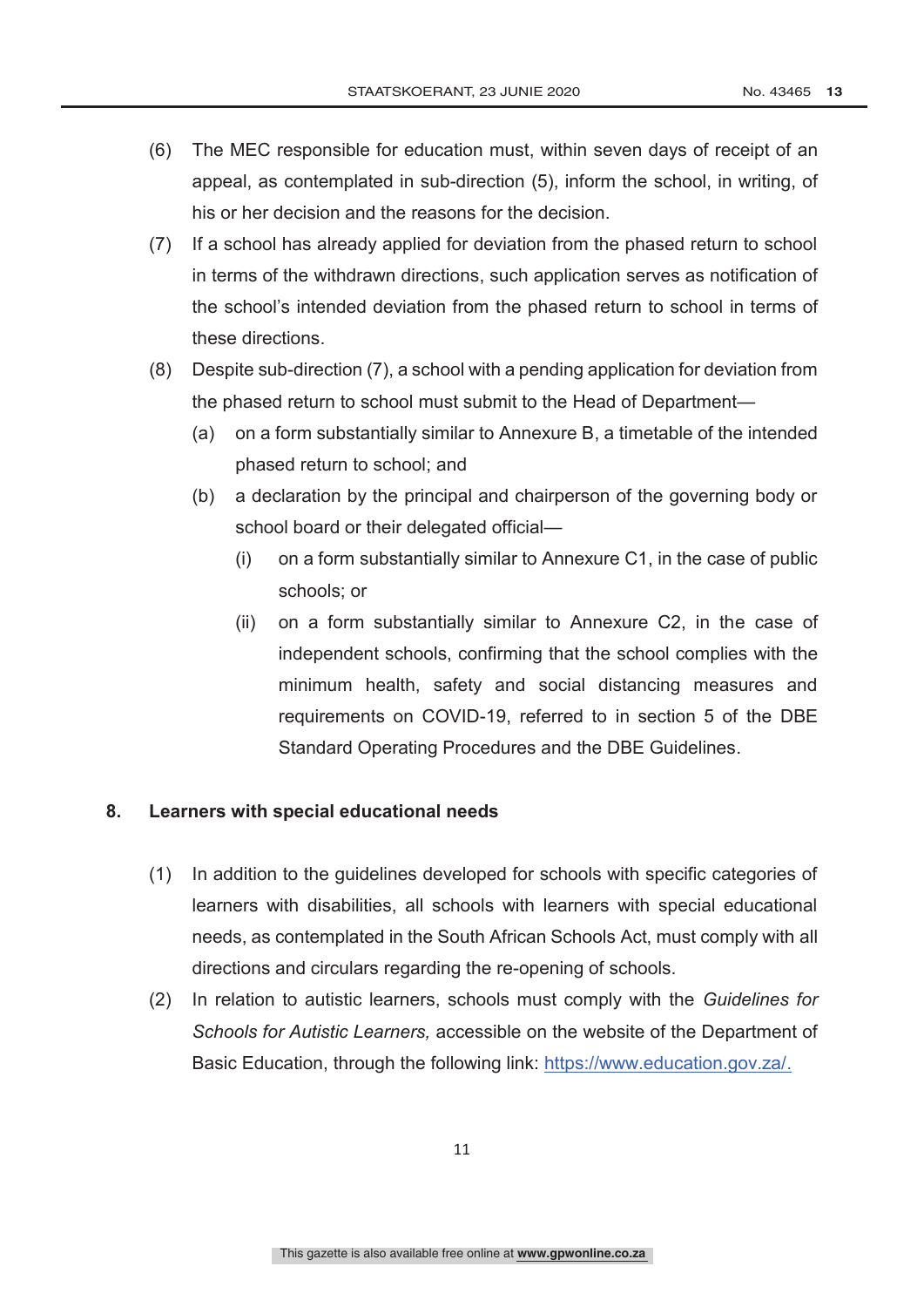- (3) In relation to learners who are blind, partially sighted or deaf, all schools must comply with the guidelines for schools catering for such learners, as issued by the Department of Basic Education, accessible on the website of the Department of Basic Education, through the following link: https://www.education.gov.za/.
- (4) Officials who are unable to practise social distancing from learners with special education needs must be provided by the Provincial Department of Education with appropriate personal protective equipment, including protective clothing, where such provision is necessary.
- (5) Officials appointed to carry out symptom screening, in accordance with direction 13, in schools for deaf learners, must be able to communicate using South African Sign Language. Where this is not possible, a sign language interpreter must be available to ensure proper communication with the learners.
- (6) Written communication for blind learners, as well as those who are both deaf and blind, must be through Braille.
- (7) The Provincial Department of Education must, at a minimum, provide the following personal protective equipment to learners with visual and hearing impairments:
	- (a) Face shields must be provided to blind learners;
	- (b) cloth face masks must be provided to low vision learners, teachers and support staff; and
	- (c) face shields must be provided to teachers, support staff and learners in schools for the Deaf.
- (8) Where a learner with disabilities does not return to school for any of the reasons referred to in direction 5(7), the Head of Department must make all reasonable efforts to ensure that the learner is provided with appropriate learning and teaching support material, assistive devices and therapeutic support.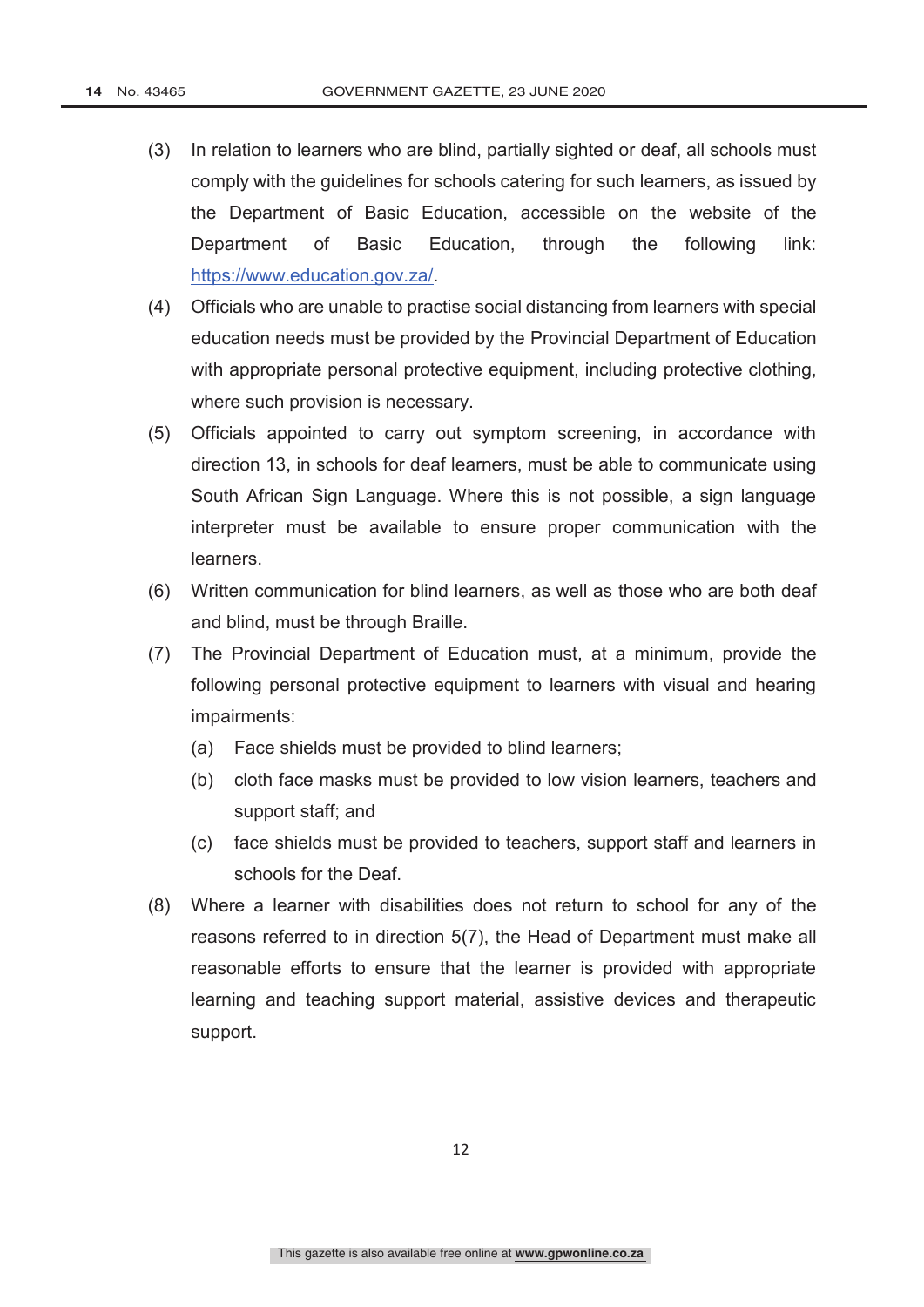# **9. Opening of hostels**

- (1) A hostel may be permitted to open: Provided that it complies with the minimum health, safety and social distancing measures and requirements on COVID-19, referred to in section 5 of the DBE Standard Operating Procedures and the DBE Guidelines and, in the case of a public school, also has all the COVID-19 essentials in place and the principal or chairperson of the governing body or school board or their delegated official notifies the Head of Department on a form substantially similar to Annexure D.
- (2) The notification contemplated in sub-direction (1) must be accompanied by signed declaration by the principal and chairperson of the governing body or school board or their delegated official—
	- (a) on a form substantially similar to Annexure D1, in the case of public schools; or
	- (b) on a form substantially similar to Annexure D2, in the case of independent schools, confirming that the hostel complies with the minimum health, safety and social distancing measures and requirements on COVID-19, referred to in section 5 of the DBE Standard Operating Procedures and the DBE Guidelines and, in the case of a public school, has all the COVID-19 essentials in place.
- (3) Hostels may open once the notification and declaration, as contemplated in sub-directions (1) and (2) have been submitted to the Head of Department: Provided that the Provincial Department of Education reserves the right to conduct an inspection, once the hostels have opened to verify the hostel's compliance with the measures and requirements, as confirmed in terms of subdirection (2).
- (4) If a hostel is found not to have complied with the measures and requirements, as confirmed in terms of sub-direction (2)—
	- (a) the hostel will be closed until such time as the hostel complies with these measures and requirements;
	- (b) no learners will be allowed on the premises of the hostel; and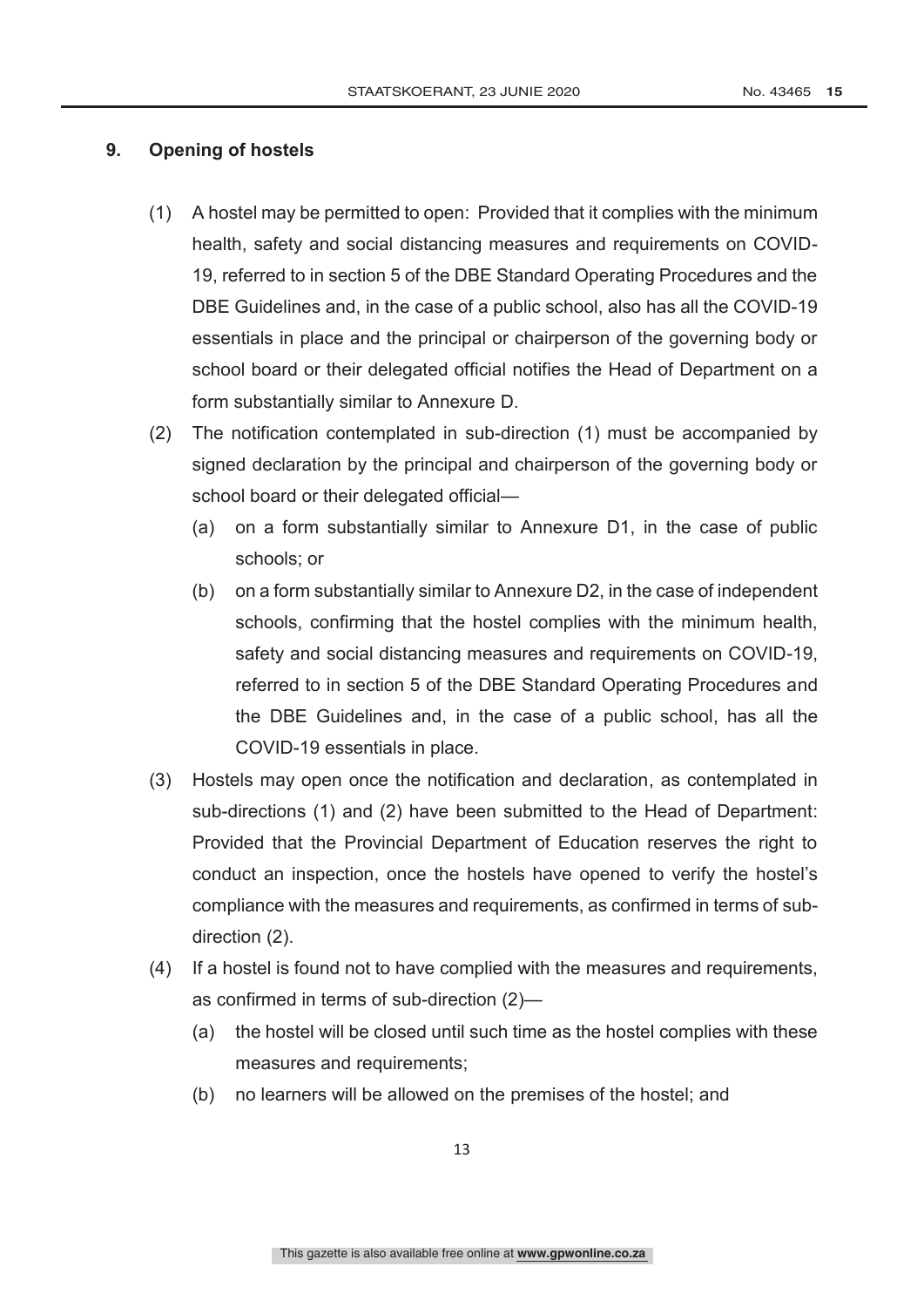- (c) the principal or chairperson of the governing body or school board or their delegated official must, as soon as reasonably possible—
	- (i) inform the parents, caregiver or designated family member of the learners that the hostel will be closed;
	- (ii) request the parents, caregiver or designated family member of the learners to fetch the learners from the hostel; and
	- (iii) make arrangements with the parents, caregiver or designated family member of the learners to ensure the provision of learning material and continued teaching to learners.
- (5) The principal or chairperson of the governing body or school board or their delegated official may appeal to the MEC responsible for education in the province, in writing, within seven days from the date of notification of a decision, in terms of sub-direction (4), to close the hostel.
- (6) The MEC responsible for education must, within seven days of receipt of an appeal, as contemplated in sub-direction (5), inform the hostel, in writing, of his or her decision and the reasons for the decision.
- (7) The Provincial Department of Education must assist in the provision of any additional human resource capacity that is reasonably necessary for the operation of hostels.

#### **10. May/June and November/December examinations**

- (1) The May/June 2020 examination for candidates who registered for the Senior Certificate and the National Senior Certificate will be administered in November/December 2020.
- (2) The November/December 2020 National Senior Certificate examinations will be administered as planned, subject to the alignment of the timetable to the 2020 revised school calendar.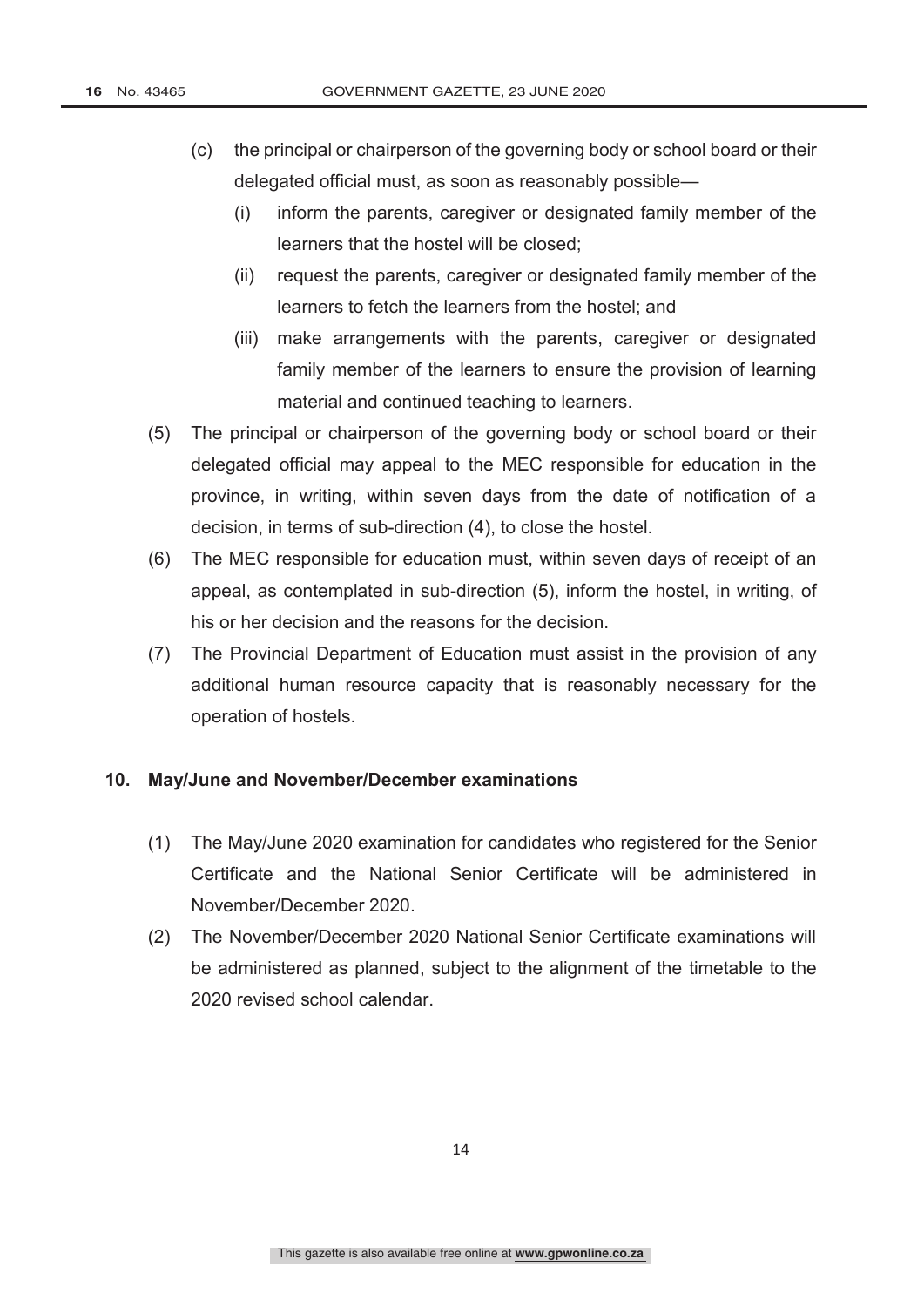#### 11. **Issuing of permits and certificates**

- (1) Officials who have to commute to and from work on a daily basis, to perform an essential or permitted service during the applicable Alert Level, are permitted to move between provinces, metropolitan areas and districts if they have a permit on a form that is substantially similar to Form 2, attached to Annexure A of the Regulations.
- (2) A permit referred to in sub-direction (1) may be issued by the Head of Department or a delegated official or, in the case of a school, by a principal or a person delegated by him or her.
- (3) Learners who are required to move between provinces to commute to and from school on a daily basis must be issued with a certificate on a form that is substantially similar to Form 3A, attached to Annexure A of the Regulations.
- (4) A certificate referred to in sub-direction (3) may be issued by a principal or a person delegated by him or her.
- (5) The issuing of permits and certificates referred to in sub-directions (1) and (3) must be done in compliance with the Regulations.

# 12. **General safety measures at schools, hostels and offices for duration of national state of disaster**

- (1) The Provincial Department of Education is responsible for the procurement of personal protective equipment and other COVID-19 essentials for officials and learners and for the provision thereof to public schools and hostels.
- (2) All schools and offices must develop a workplace plan, as contemplated in regulation 16(6)*(b)* and Annexure E to the Regulations.
- (3) A school must send out a notice to all parents informing them that they must not send learners to school if the learners have any of the observable symptoms associated with COVID-19, including fever, cough, sore throat, redness of eyes and shortness of breath or difficulty in breathing, body aches, loss of smell or loss of taste, nausea, vomiting, diarrhoea, fatigue or weakness.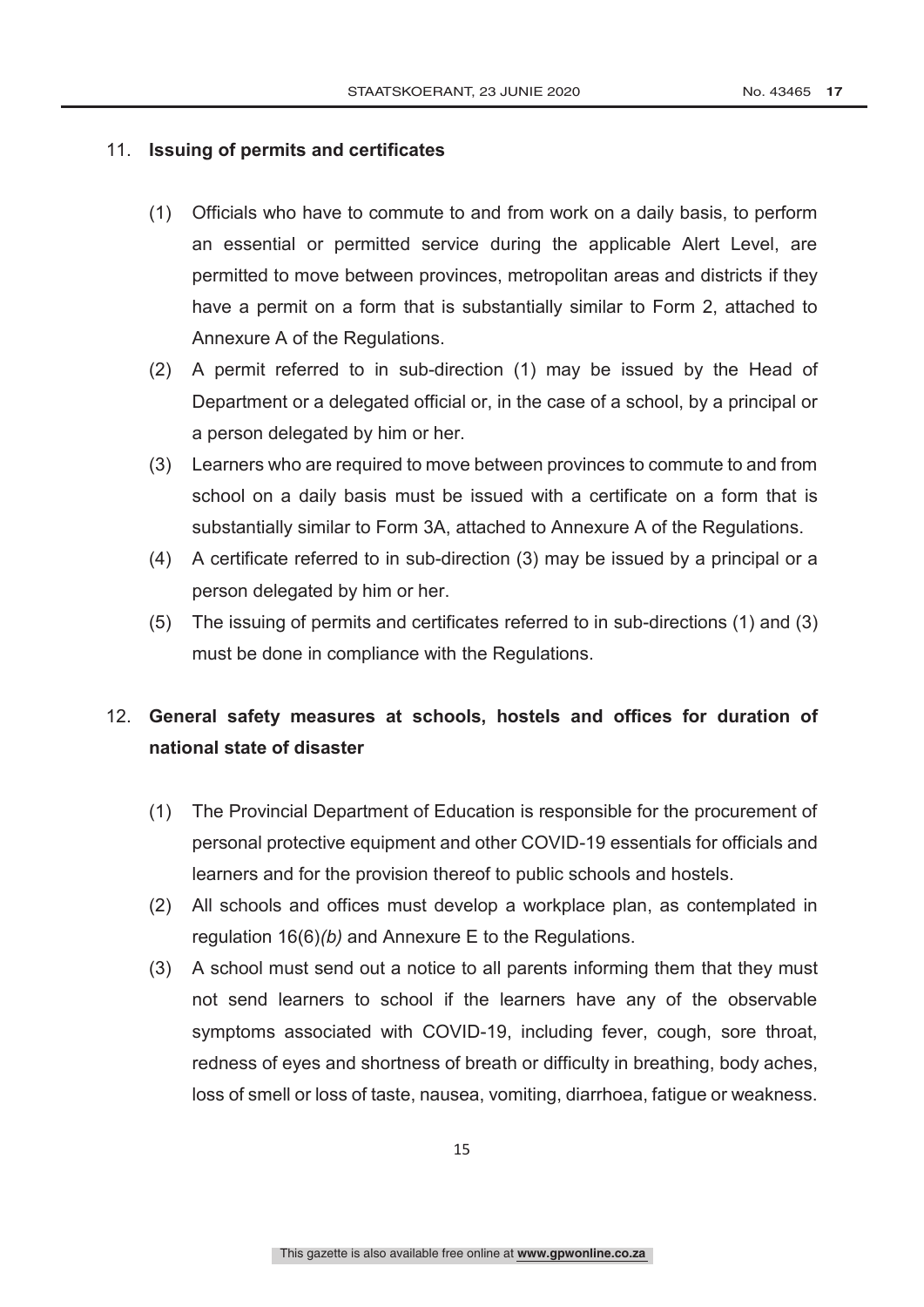(4) Every school, hostel and office must implement the health and safety measures as contained in these directions, the Regulations, section 5 of the DBE Standard Operating Procedures and the DBE Guidelines.

#### **13. Symptom screening**

- (1) All persons entering any school premises, hostel or office must be screened at the entrance.
- (2) Screening must be conducted—
	- (a) by the persons who have either been identified by the school or by the Head of Department; and
	- (b) in accordance with the Department of Health Protocols and section 5 of the DBE Standard Operating Procedures and the DBE Guidelines;
- (3) All persons who conduct screening must receive the relevant training.
- (4) Any person who has any COVID-19 symptoms must immediately report such symptoms to the compliance officer of the school, hostel or office or any person designated by him or her.
- (5) If a person presents with the symptoms referred to in direction 12(3), or informs the compliance officer or designated official of these symptoms, the school, hostel or office must—
	- (a) not permit the person to enter the premises; or
	- (b) if the person is already on the premises of a school, hostel or office—
		- (i) immediately isolate the person, and require that person or, in the case of a learner, advise the parent or guardian, to make arrangements to be transported in a manner that does not place any other person or members of the public at risk, either to be selfisolated or to go for a medical examination or testing;
		- (ii) assess the risk of transmission, disinfect the area and any official's or learner's workstation or sleeping quarters, in the case of a hostel;
		- (iii) refer those persons who may be at risk for screening; and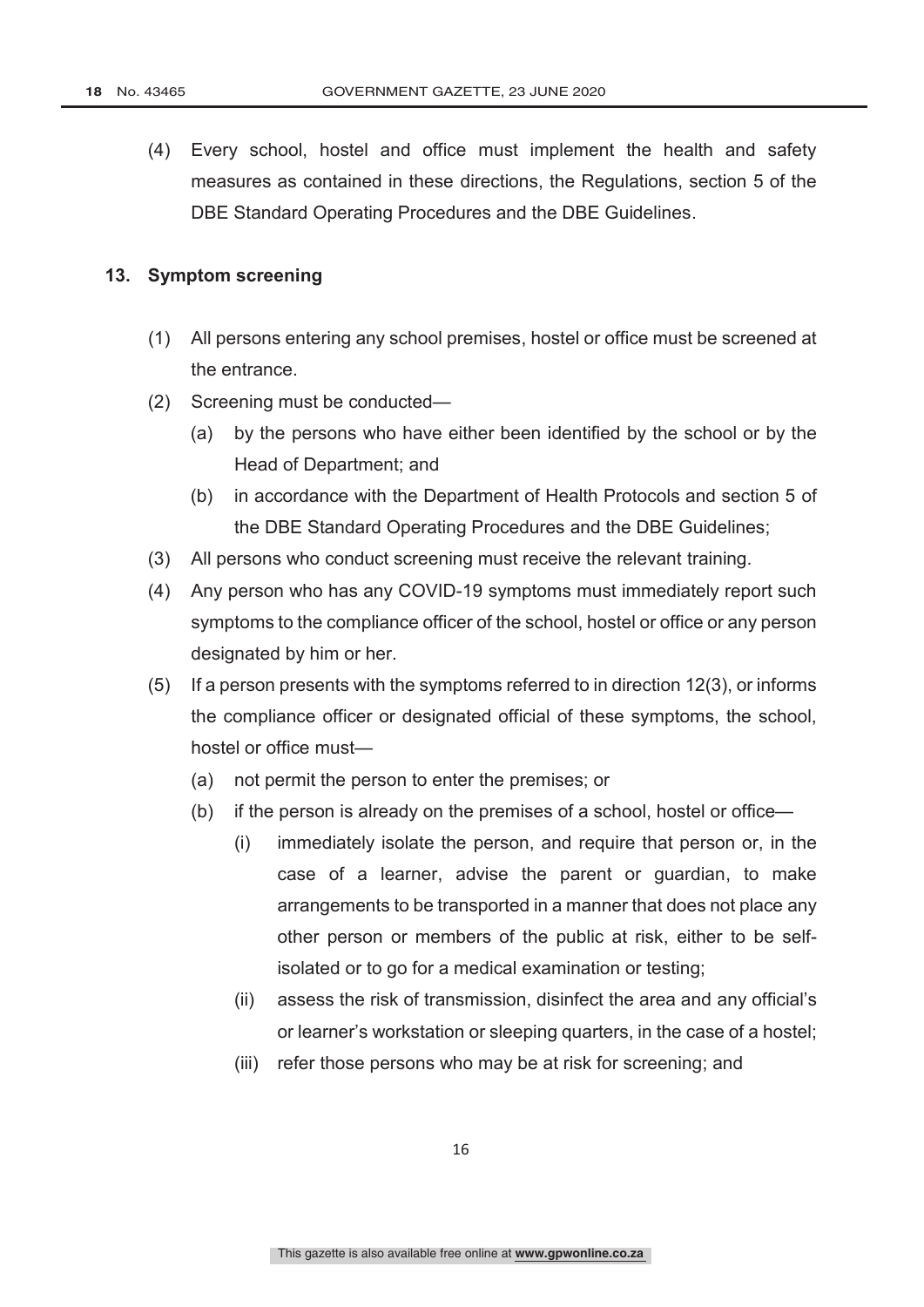- (iv) take any other appropriate measure to prevent possible transmission.
- (6) If there is evidence that any official contracted COVID-19 as a result of occupational exposure, the school must lodge a claim for compensation in terms of the Compensation for Occupational Injuries and Diseases Act, 1993 (Act No. 130 of 1993) in accordance with Notice No. 193, published on 3 March 2020, if applicable.
- (7) If any person has been diagnosed with COVID-19 and isolated in accordance with the Department of Health Guidelines, a school, hostel or office may only allow the return of such person to the school, hostel or office on condition that he or she has undergone a medical evaluation confirming his or her fitness to return.
- (8) The Minister, in consultation with the Minister of Health, will regularly review the DBE Standard Operating Procedures and DBE Guidelines to ensure that health, safety and social distancing measures are consistent with the current and best practices.

#### **14. Sanitizers, disinfectants and masks**

- (1) For the purposes of these directions, a hand sanitizer must be one that contains at least 70% alcohol and complies with the recommendations of the Department of Health.
- (2) Every school, hostel and office must ensure that there are—
	- (a) easily accessible, sufficient quantities of hand sanitizers, based on the number of learners, educators or officials or other persons who access the school, hostel or office, at the entrance of, and in, the workplace or sleeping quarters, which the persons are required to use; and
	- (b) facilities for washing of hands with soap and clean water.
- (3) Every school, hostel or office must take proper measures to ensure that—
	- (a) all work surfaces and equipment are cleaned before school or work begins, or after school or work ends;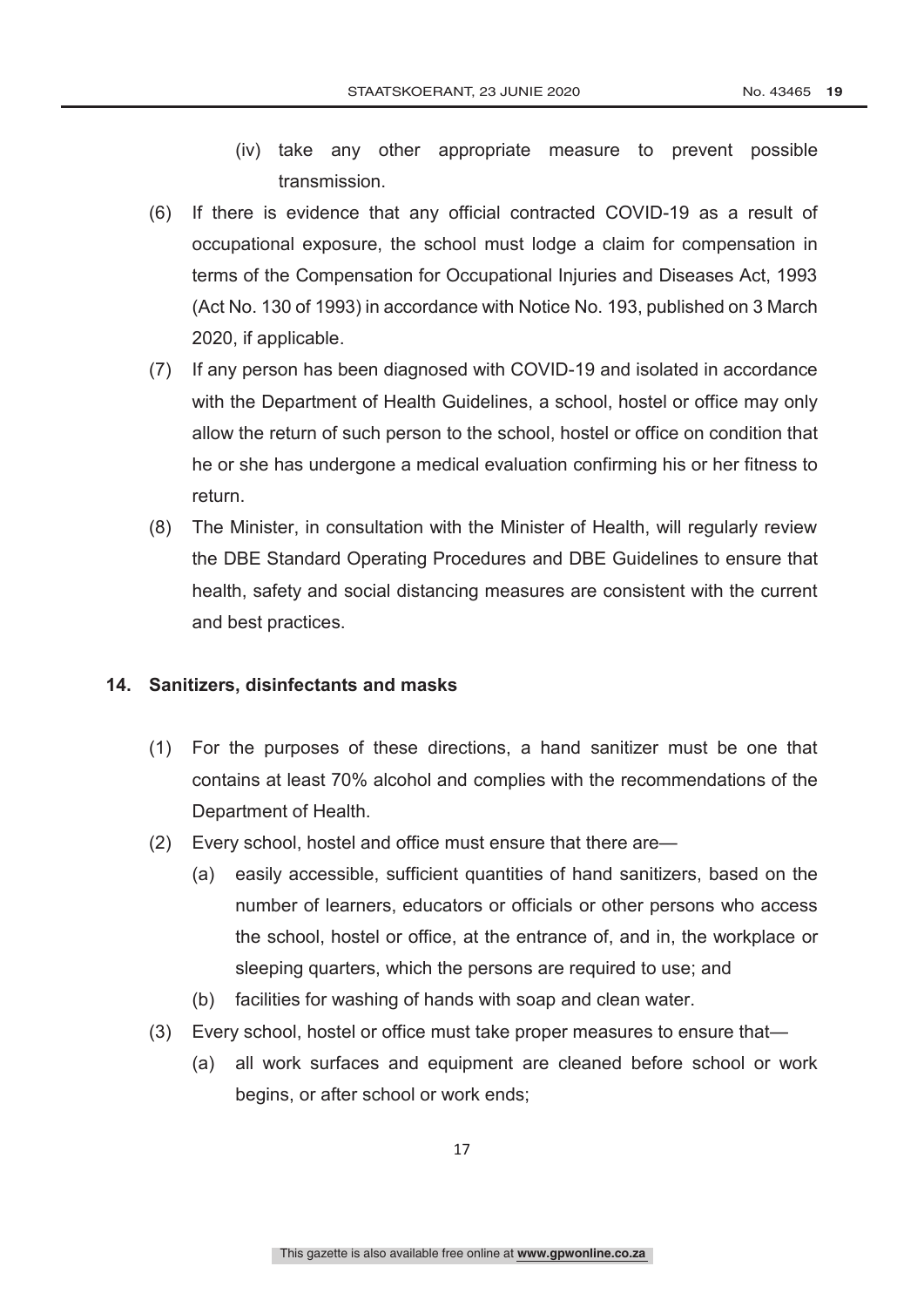- (b) classrooms, sleeping quarters and water and sanitation facilities are cleaned at least once a day by appointed cleaners; and
- (c) surfaces that are touched frequently by many people (railings, lunch tables, sports equipment, door and window handles, toys, teaching and learning aids, etc.) are cleaned more frequently.
- (4) Every Provincial Department of Education must—
	- (a) provide each official, with a minimum of two cloth face masks or face shields; and
	- (b) require learners and any other person entering the school premises, hostel or office to wear a cloth face mask, a homemade item that covers the nose and mouth or another appropriate item to cover the nose and mouth.

#### **15. Social distancing and timetable models**

- (1) Every school, hostel or office must comply with the social distancing requirement of at least 1.5 meters, as prescribed in the Regulations.
- (2) In order to ensure compliance with health, safety, and social distancing requirements, school facilities must operate at 50% or less of their capacity at any given time.
- (3) Subject to sub-direction (4), schools may consider and apply any of following available timetable models suitable for their context and functionality:
	- (a) Daily and weekly rotation;
	- (b) bi-weekly rotation;
	- (c) platooning or shifts;
	- (d) traditional and daily; or
	- (e) a hybrid of the latter.
- (4) Subject to direction 7(1), schools with large enough facilities to comply with health, safety, and social distancing requirements—
	- (a) are exempted from sub-direction (2); and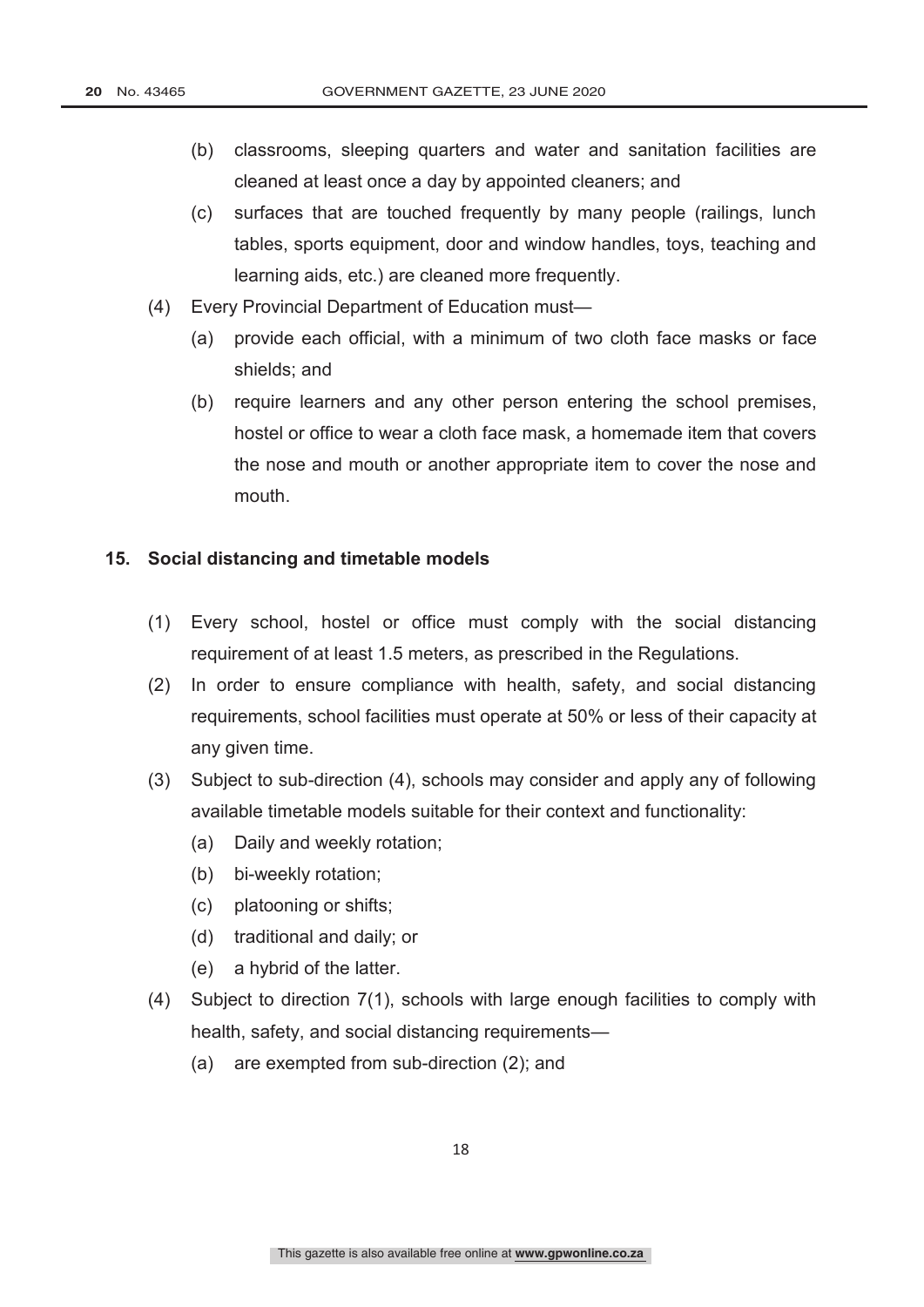(b) do not have to change their traditional and daily timetable models, and may continue to operate in accordance with those timetable models:

#### 16. **Curriculum trimming and re-organisation**

- (1) In order to accommodate the teaching time lost as a result of the national state of disaster and the adjustment of timetables, the curriculum, as articulated in the Curriculum and Assessment Policy Statement, has been reviewed by the Minister in accordance with section 3(4)*(l)* of the National Education Policy Act*,*  1996 (Act No. 27 of 1996), which empowers the Minister to determine national policy for curriculum frameworks, core syllabuses and education programmes.
- (2) The revised content phase map, which contains a broad overview of the curriculum content, including skills, knowledge, attitudes and values learners would be exposed to over a three year period, as well as the revised annual teaching plans and curriculum support guidelines, are accessible on the website of the Department of Basic Education, through the following link: https://www.education.gov.za/Home/RecoveryPlan2020.aspx.

# 17. **Annual financial statements**

- (1) Where the annual financial statements of a school were not submitted at the end of March 2020, the governing body of a public school must draw and submit annual financial statements by 31 July 2020.
- (2) A governing body of a public school must submit to the Head of Department, within four months of the re-opening of schools, as contemplated in these directions, a copy of the annual financial statements, audited or examined, as the case may be.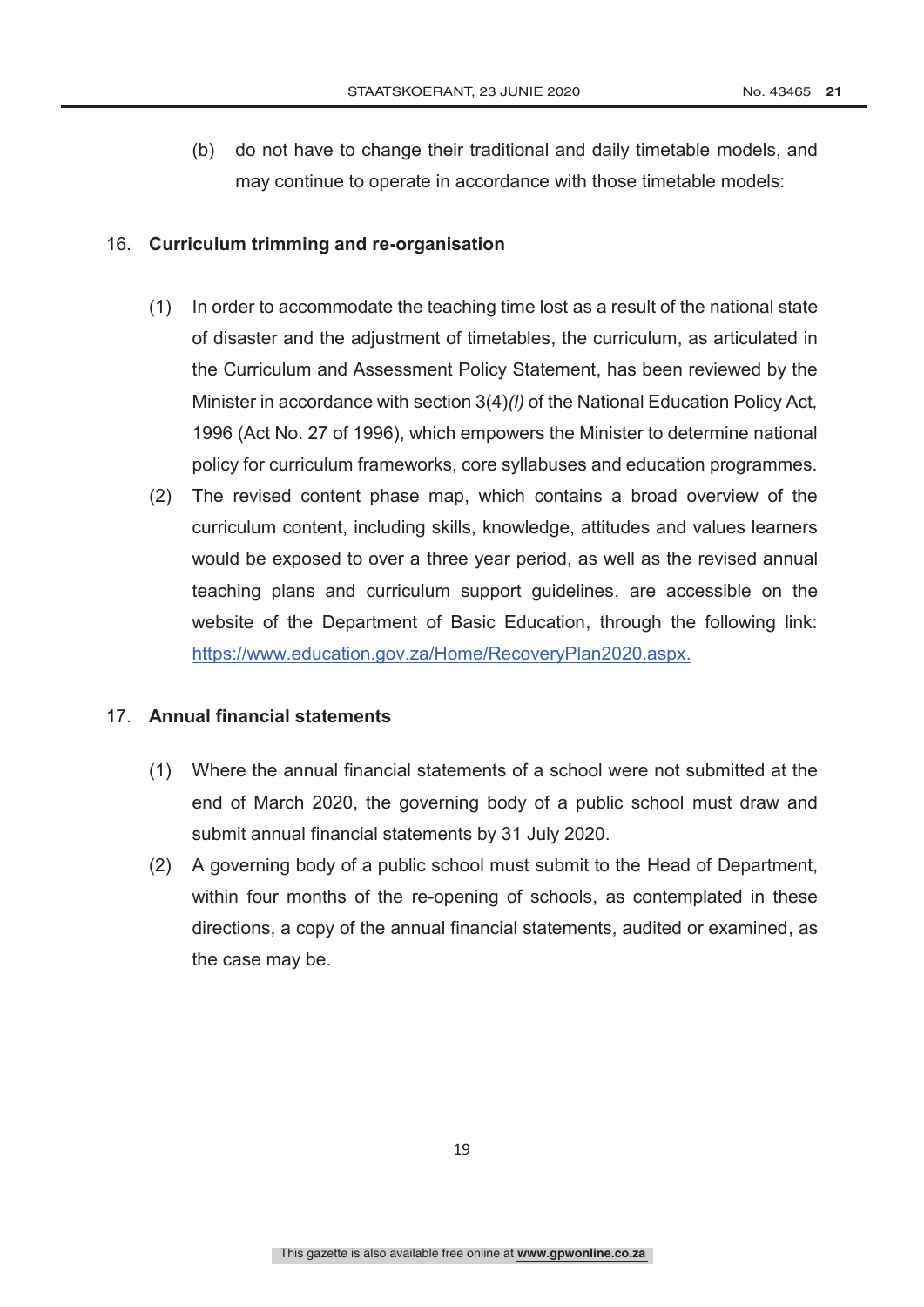#### **18. Withdrawal of directions**

The Directions regarding the re-opening of schools and measures to address, prevent and combat the spread of COVID-19 in the Department of Basic Education, all Provincial Education Departments, all education district offices and all schools in the Republic of South Africa, as published under Government Notice No. 302, in Government *Gazette* No. 43372 of 29 May 2020 and amended by the Directions published under Government Notice No. 304, in Government *Gazette* No. 43381 of 1 June 2020, are hereby withdrawn.

#### **19. Short title and commencement**

These directions are called the Directions regarding the re-opening of schools and measures to address, prevent and combat the spread of COVID-19 in the National Department of Basic Education, and Provincial Departments of Education, and all schools in the Republic of South Africa, and come into operation on the date of publication thereof in the Government *Gazette*.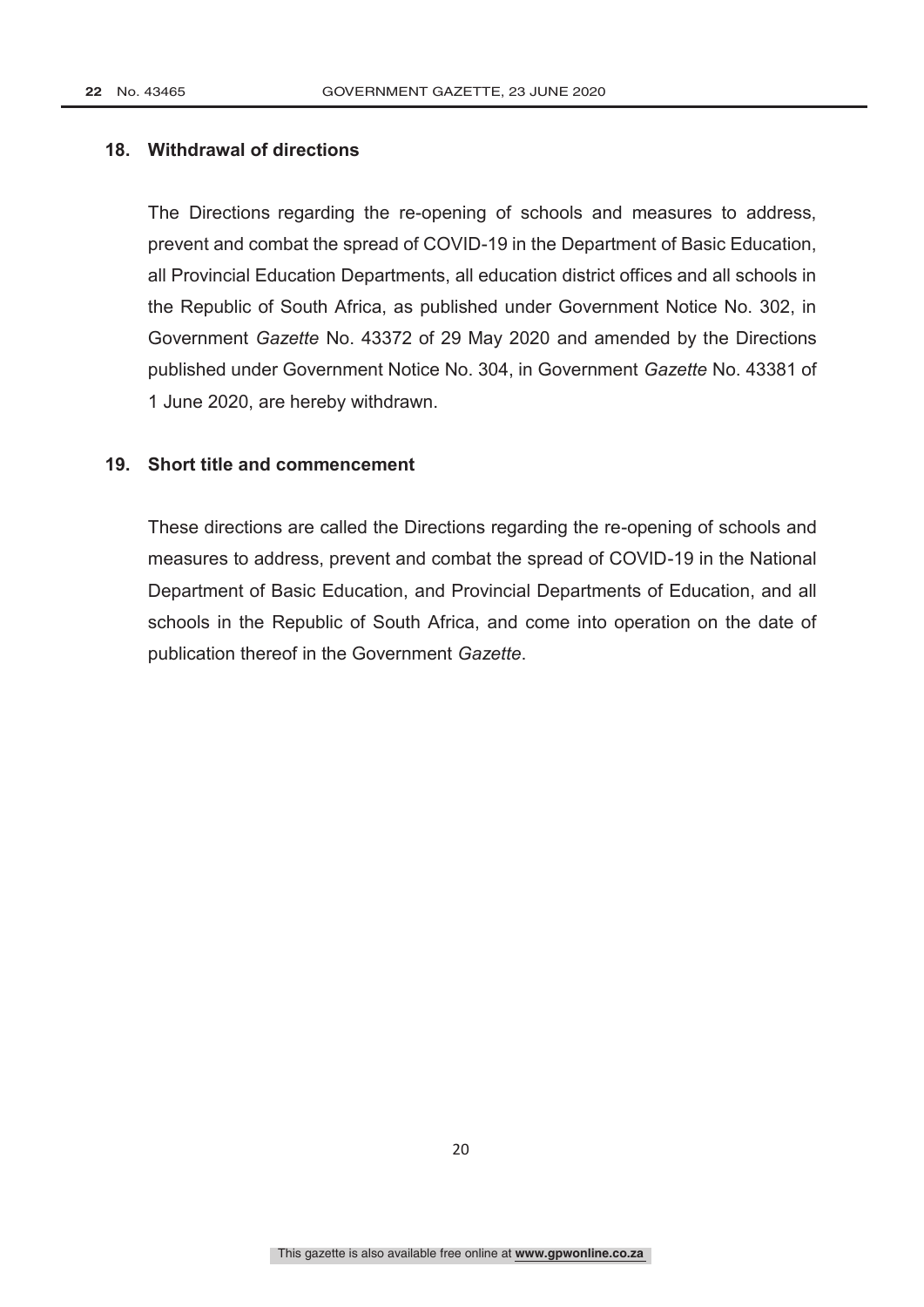# **ANNEXURE A**

# **NOTIFICATION OF DEVIATION FROM PHASED RETURN TO SCHOOL**

[Notification in terms of direction 7(1)(a)]

*(Complete school particulars and attach Annexure B and Annexure C1 or C2) (To be completed by the principal***,** *chairperson of the governing body or school board, or their delegated official)*

I, the principal intervals of the state of the state (Name and surname), the principal / chairperson of the governing body or school board / their delegated official *(delete whichever is not applicable)*, of:

(Name of school),

hereby notify the Head of Department of our decision to deviate from the phased return to school, as contemplated in direction 7(1) of the Directions.

**Indicate whether the school intends opening an existing hostel, as well as the school: Yes / No** *(circle the applicable answer)*

#### **School particulars**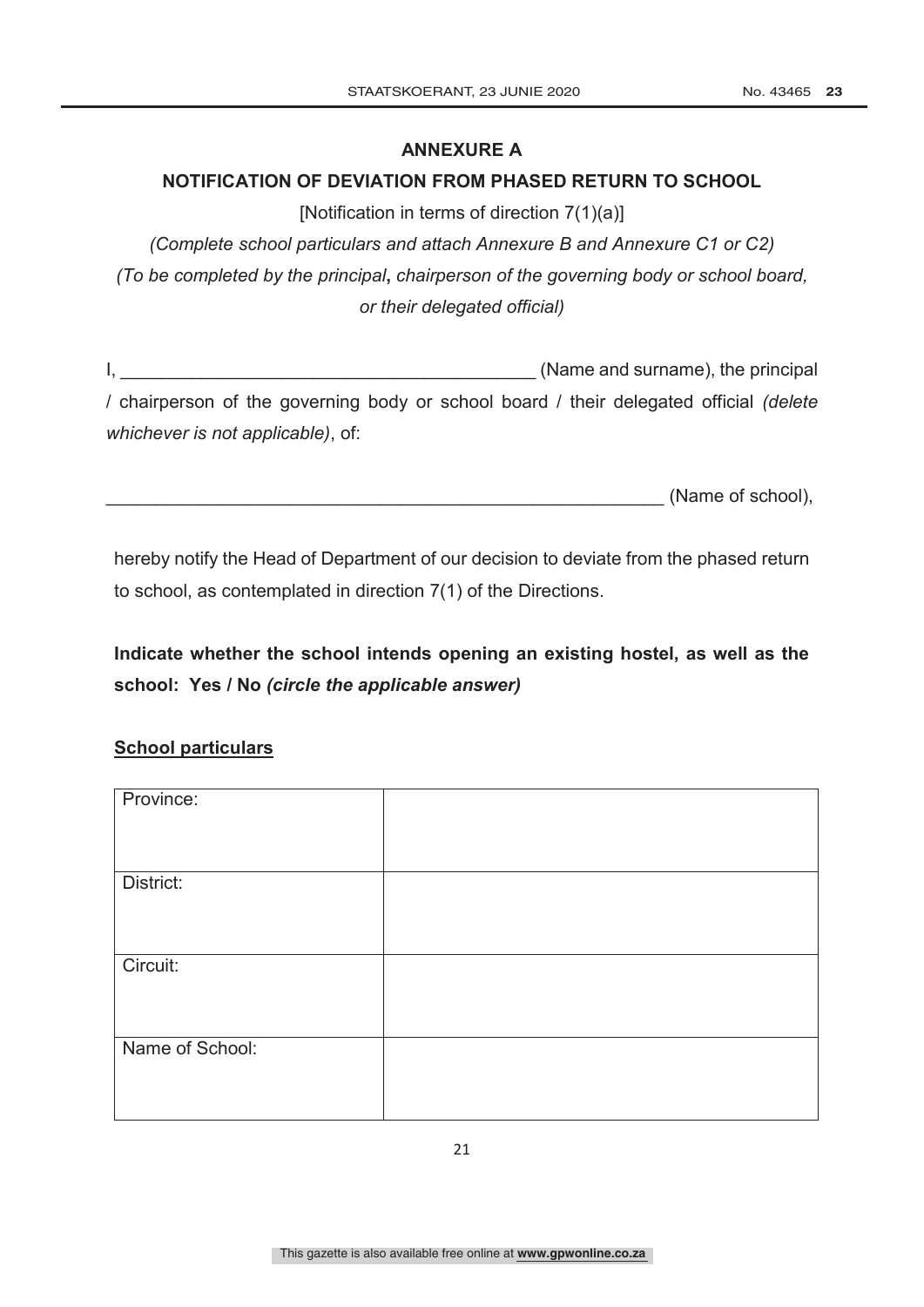| <b>EMIS Number:</b>   |  |
|-----------------------|--|
|                       |  |
|                       |  |
|                       |  |
| Principal's Name and  |  |
| Surname:              |  |
|                       |  |
| Tel / Cell No:        |  |
|                       |  |
|                       |  |
|                       |  |
| E-mail Address:       |  |
|                       |  |
|                       |  |
| <b>Highest Grade:</b> |  |
|                       |  |
|                       |  |
| Lowest Grade:         |  |
|                       |  |
|                       |  |
|                       |  |
| Number of learners:   |  |
|                       |  |
|                       |  |

Signed at \_\_\_\_\_\_\_\_\_\_\_\_\_\_\_\_\_\_\_\_\_\_\_\_ on this \_\_\_\_\_ day of \_\_\_\_\_\_\_\_\_\_\_\_\_\_ 2020.

Principal

Date:

*Official stamp*

| Chairperson of the governing body/ school board |  |  |  |
|-------------------------------------------------|--|--|--|
| Date:                                           |  |  |  |

**\_\_\_\_\_\_\_\_\_\_\_\_\_\_\_\_\_\_\_\_\_\_\_\_\_\_\_\_\_\_\_\_\_\_\_\_\_\_\_\_**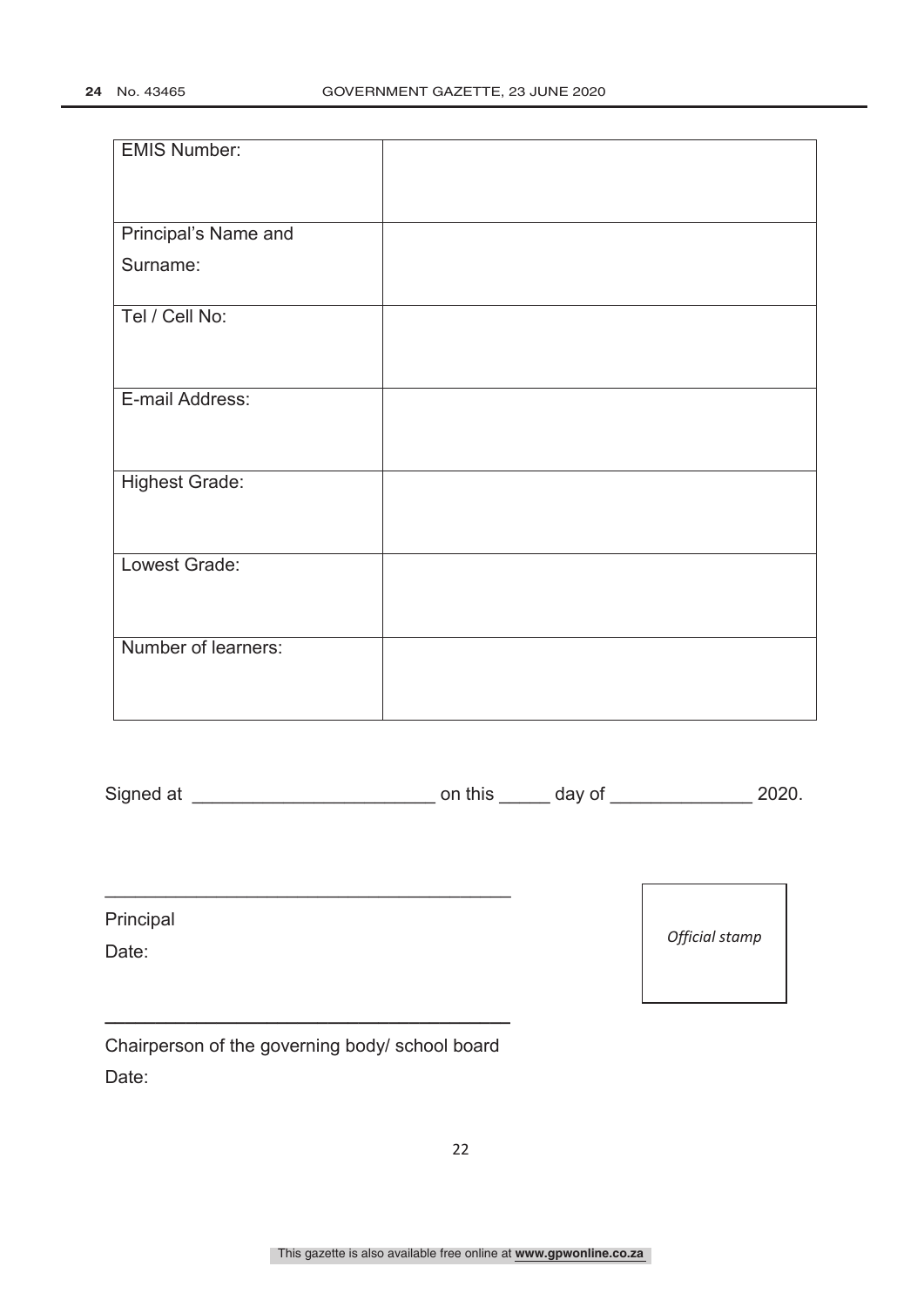# **ANNEXURE B**

# **INTENDED TIMETABLE PER GRADE FOR THE PHASED RETURN TO SCHOOL**

[Direction 7(1)(b)]

*(To be attached to Annexure A)*

| Grade | <b>Date of Return</b> | Conditions of Return (e.g.<br>alternating attendance) |
|-------|-----------------------|-------------------------------------------------------|
|       |                       |                                                       |
|       |                       |                                                       |
|       |                       |                                                       |
|       |                       |                                                       |
|       |                       |                                                       |

Signed at \_\_\_\_\_\_\_\_\_\_\_\_\_\_\_\_\_\_\_\_\_\_\_\_\_ on this \_\_\_\_\_ day of \_\_\_\_\_\_\_\_\_\_\_\_\_\_\_ 2020.

Principal

Date:

*Official stamp*

| Chairperson of the governing body/ school board |  |  |
|-------------------------------------------------|--|--|
| Date:                                           |  |  |

**\_\_\_\_\_\_\_\_\_\_\_\_\_\_\_\_\_\_\_\_\_\_\_\_\_\_\_\_\_\_\_\_\_\_\_\_\_\_\_\_**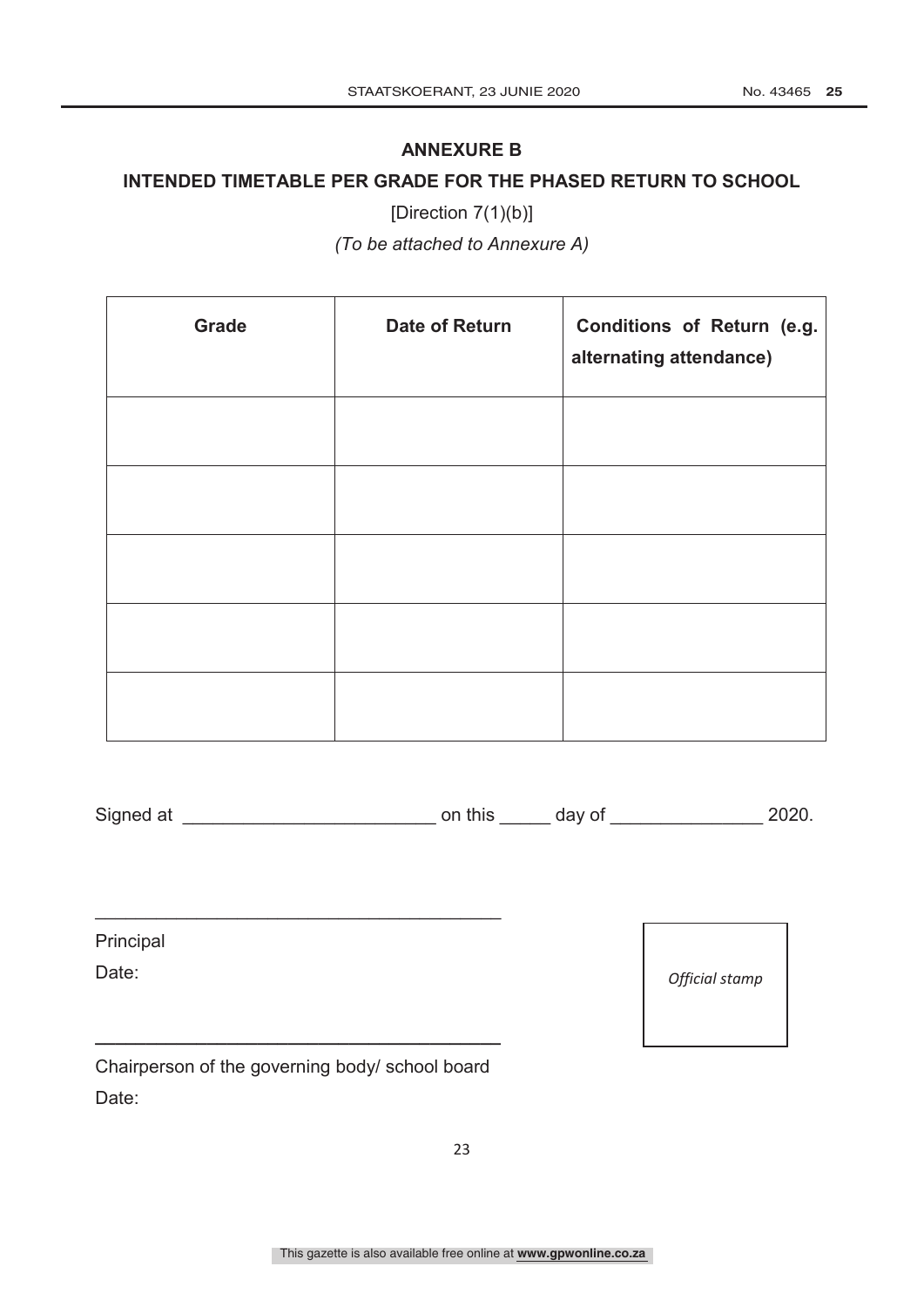#### **ANNEXURE C1**

#### **DECLARATION CONFIRMING COMPLIANCE OF PUBLIC SCHOOL**

[Declaration in terms of direction 7(2)(a)]

*(To be completed and attached to Annexure A, in respect of a public school)*

*(To be completed by the principal, chairperson of the governing body, or their delegated official)*

|    |     |                                                                                           |              | (Name and surname), the |    |
|----|-----|-------------------------------------------------------------------------------------------|--------------|-------------------------|----|
|    |     | principal/chairperson of the governing body or their delegated official (delete whichever |              |                         |    |
| is | not |                                                                                           | applicable), |                         | Οf |
|    |     |                                                                                           |              | (Name of                |    |

school),

hereby declare that the school*,* has complied with the health, safety and social distancing measures for COVID-19, set out in section 5 of the DBE Standard Operating Procedures and the DBE Guidelines and has all the COVID-19 essentials in place.

I further acknowledge that it is the responsibility of the school governing body, and the principal to take all reasonable steps to comply with the health, safety and social distancing measures for COVID-19, as set out in Section 5 of the DBE Standard Operating Procedures and the DBE Guidelines including ensuring that all the COVID-19 essentials are in place.

| Signed at | on this | dav of |  | 2020. |
|-----------|---------|--------|--|-------|
|           |         |        |  |       |

Principal Date:

*Official stamp*

Chairperson of the governing body/ school board Date:

**\_\_\_\_\_\_\_\_\_\_\_\_\_\_\_\_\_\_\_\_\_\_\_\_\_\_\_\_\_\_\_\_\_\_\_\_\_\_\_\_**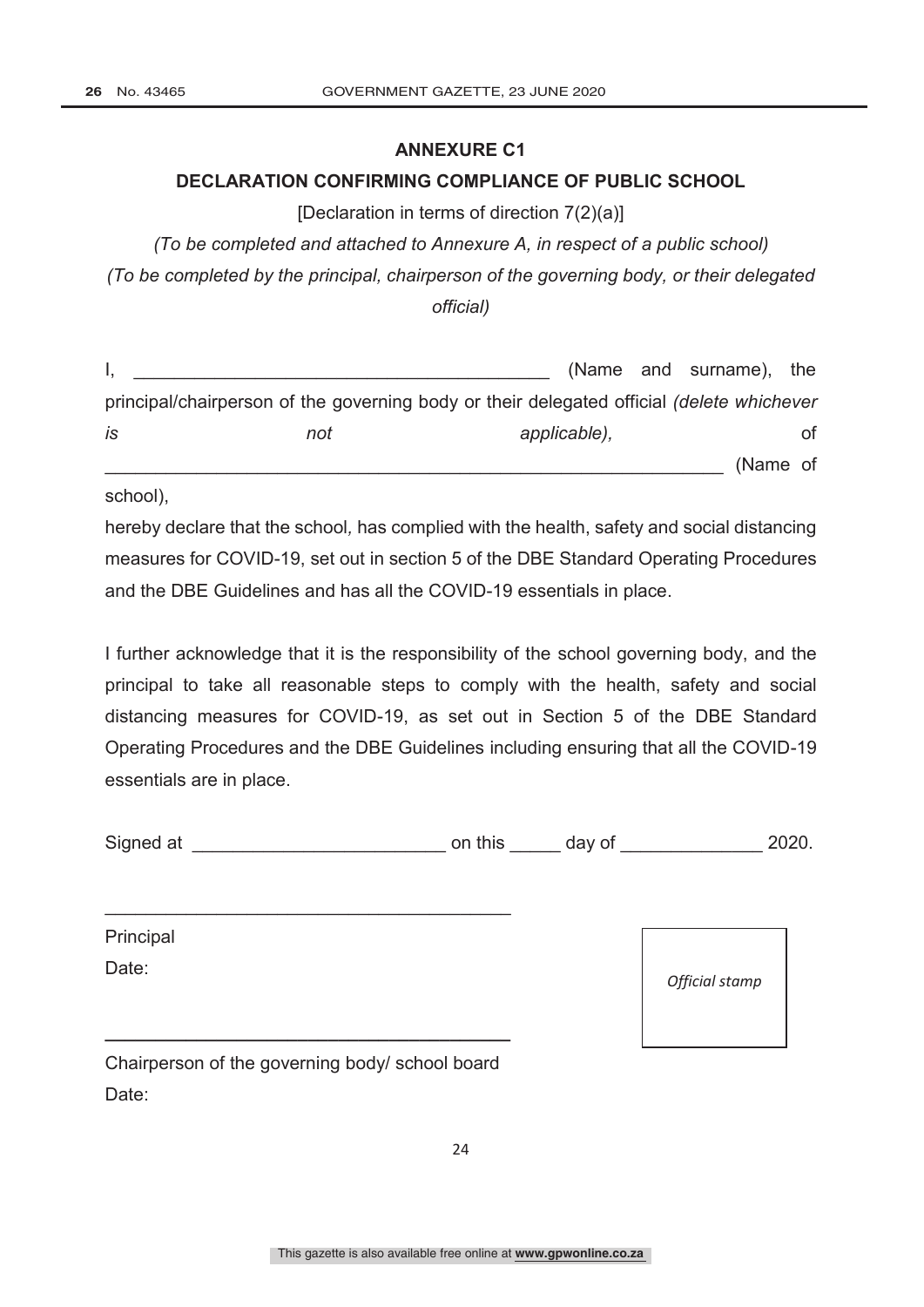I further accept that any civil liability that may arise from the school's decision to re-open and the manner in which it operates following such re-opening, shall fall exclusively on the school and that the relevant Department of Basic Education and Provincial Departments of Education shall bear no liability in this regard.

Signed at the control on this day of the control 2020.

\_\_\_\_\_\_\_\_\_\_\_\_\_\_\_\_\_\_\_\_\_\_\_\_\_\_\_\_\_\_\_\_\_\_\_\_\_\_\_\_

**\_\_\_\_\_\_\_\_\_\_\_\_\_\_\_\_\_\_\_\_\_\_\_\_\_\_\_\_\_\_\_\_\_\_\_\_\_\_\_\_** Chairperson of the governing body/ school board

25

This gazette is also available free online at **www.gpwonline.co.za**

#### **ANNEXURE C2**

#### **DECLARATION CONFIRMING COMPLIANCE OF INDEPENDENT SCHOOL**

#### [Declaration in terms of direction 7(2)(b)]

*(To be completed and attached to Annexure A, in respect of independent schools) (To be completed by the principal, chairperson of school board, or their delegated official)*

I, the principal interval in the state of the state (Name and surname), the principal / chairperson of the school board / their delegated official *(delete whichever is not* 

*applicable*), of  $\Box$  (Name of school),

hereby declare that the school has complied with the health, safety and social distancing

measures for COVID-19, set out in section 5 of the DBE Standard Operating Procedures

I further acknowledge that it is the responsibility of the principal and the school board to

take all reasonable steps to comply with the health, safety and social distancing measures for COVID-19, set out in section 5 of the DBE Standard Operating Procedures and the

and the DBE Guidelines.

DBE Guidelines.

Principal

Date:

Date:

*Official stamp*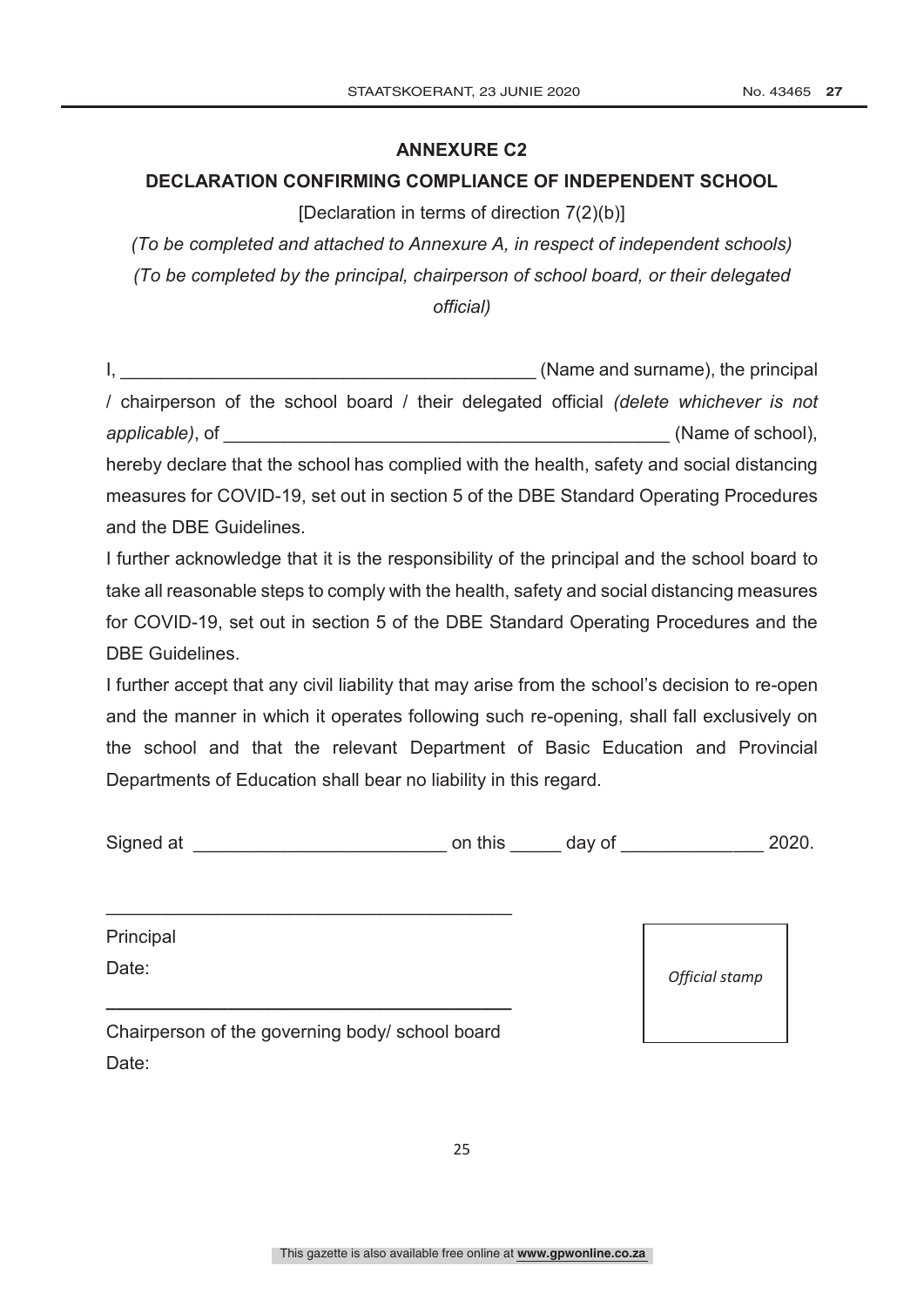## **ANNEXURE D**

# **NOTIFICATION OF OPENING OF HOSTEL(S)**

[Notification in terms of direction 9(1)]

*(Complete school particulars and attach Annexure D1 or D2)* 

*(To be completed by the principal***,** *chairperson of the school governing body or board, or their delegated official)*

|                                                                                                   | (Name and surname), the principal |
|---------------------------------------------------------------------------------------------------|-----------------------------------|
| / chairperson of the school governing body or board / delegated official <i>(delete whichever</i> |                                   |
| <i>is not applicable), of:</i>                                                                    |                                   |

(Name of school),

hereby notify the Head of Department of its decision to re-open the hostel(s), as contemplated in direction 9(1) of the Directions.

#### **School and hostel particulars**

| Province:                     |  |
|-------------------------------|--|
|                               |  |
|                               |  |
|                               |  |
|                               |  |
|                               |  |
| District:                     |  |
|                               |  |
|                               |  |
|                               |  |
|                               |  |
|                               |  |
| Circuit:                      |  |
|                               |  |
|                               |  |
|                               |  |
|                               |  |
|                               |  |
| Name of School and hostel(s): |  |
|                               |  |
|                               |  |
|                               |  |
|                               |  |
|                               |  |
| <b>EMIS Number:</b>           |  |
|                               |  |
|                               |  |
|                               |  |
|                               |  |
|                               |  |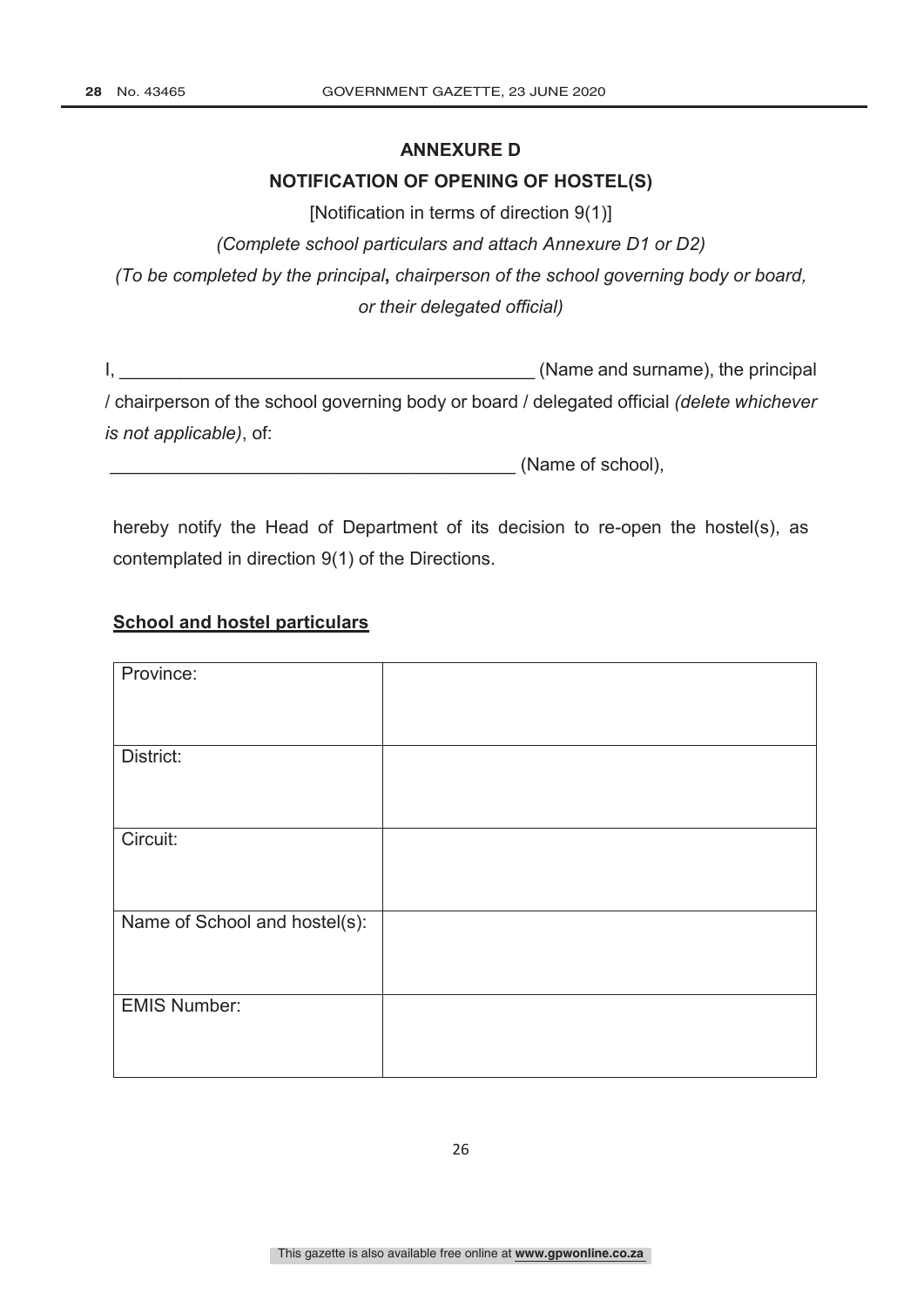| Principal's Name and  |  |
|-----------------------|--|
| Surname:              |  |
| Tel / Cell No:        |  |
| E-mail Address:       |  |
| <b>Highest Grade:</b> |  |
| Lowest Grade:         |  |
| Number of learners:   |  |

| Signed at | on this | dav of |  | 2020. |
|-----------|---------|--------|--|-------|
|           |         |        |  |       |

Principal

Date:

*Official stamp*

| Chairperson of the governing body/ school board |  |
|-------------------------------------------------|--|
| Date:                                           |  |

**\_\_\_\_\_\_\_\_\_\_\_\_\_\_\_\_\_\_\_\_\_\_\_\_\_\_\_\_\_\_\_\_\_\_\_\_\_\_\_\_**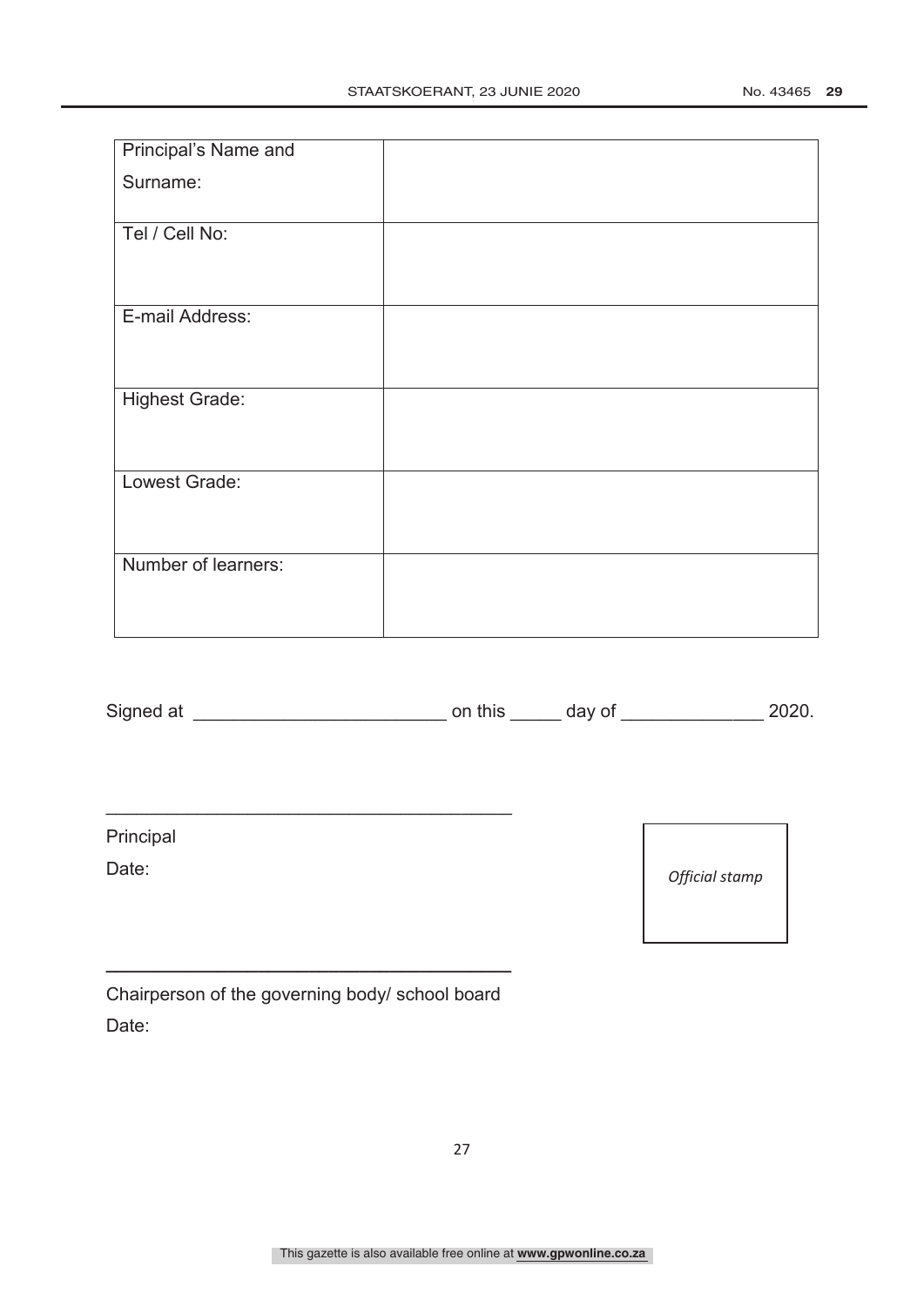#### **ANNEXURE D1**

# **DECLARATION CONFIRMING COMPLIANCE OF PUBLIC SCHOOL HOSTEL(S)**

[Declaration in terms of direction 9(2)(a)]

*(To be completed and attached to Annexure D, in respect of public schools)*

*(To be completed by the principal, chairperson of the governing body, or their delegated official)*

|           |    |     | (Name and surname), the principal                                                        |          |
|-----------|----|-----|------------------------------------------------------------------------------------------|----------|
|           |    |     | / chairperson of the governing body or school board / their delegated official (delete   |          |
| whichever | IS | not | applicable),                                                                             | 0f       |
|           |    |     |                                                                                          | (Name of |
|           |    |     | school), hereby declare that the hostel(s) has/have complied with the health, safety and |          |
|           |    |     | social distancing measures for COVID-19, set out in the DBE Standard Operating           |          |

Procedures and the DBE Guidelines and has/have all the COVID-19 essentials in place.

I further acknowledge that it is the responsibility of the school governing body, the principal and/or the school board to take all reasonable steps to comply with the health, safety and social distancing measures for COVID-19, set out in the DBE Standard Operating Procedures and the DBE Guidelines.

| Signed at<br>on this | day of |  | 2020. |
|----------------------|--------|--|-------|
|----------------------|--------|--|-------|

Principal Date:

*Official stamp*

| Chairperson of the governing body/ school board |  |
|-------------------------------------------------|--|
| Date:                                           |  |

\_\_\_\_\_\_\_\_\_\_\_\_\_\_\_\_\_\_\_\_\_\_\_\_\_\_\_\_\_\_\_\_\_\_\_\_\_\_\_\_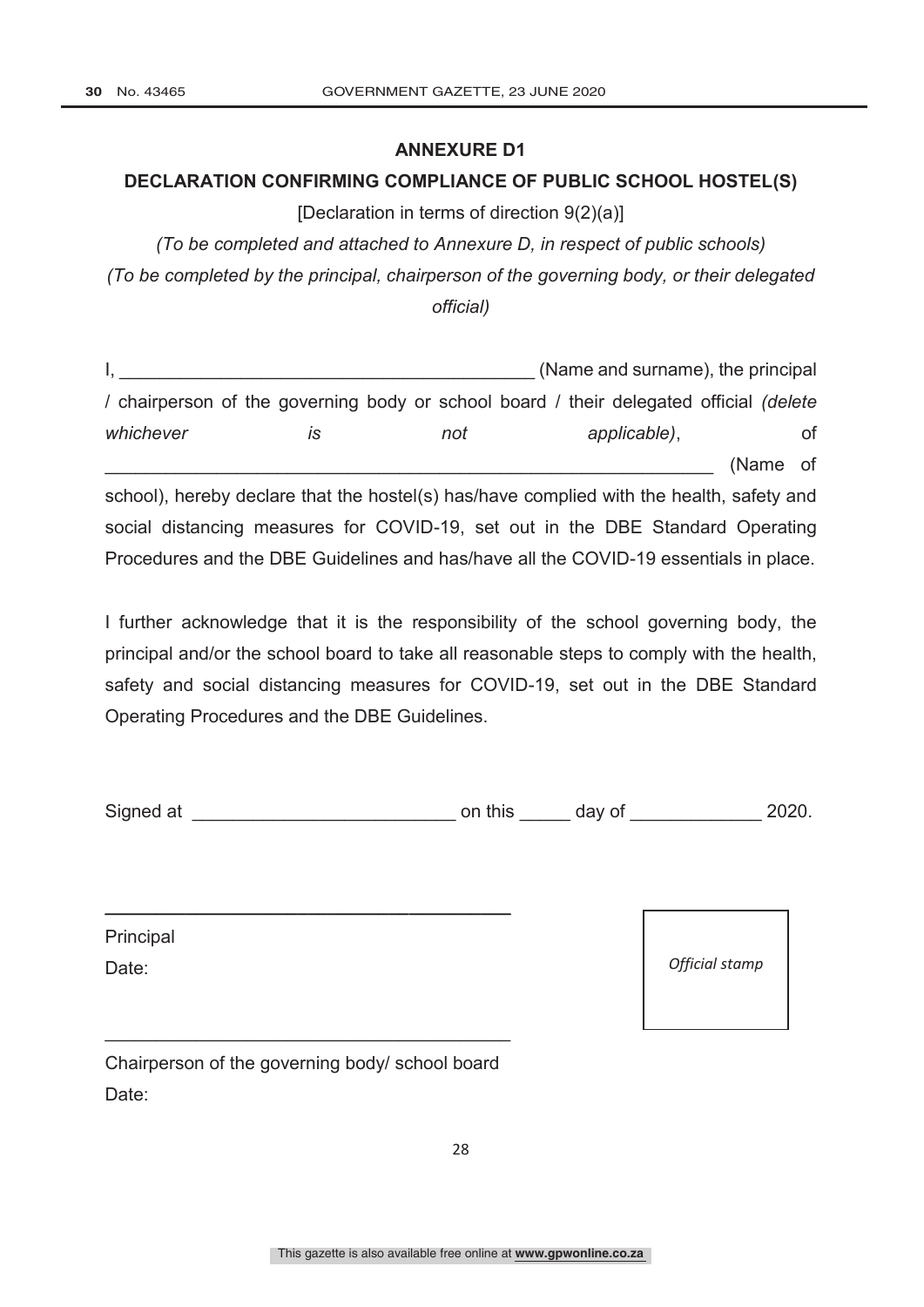# **ANNEXURE D2**

# **DECLARATION CONFIRMING COMPLIANCE OF INDPENDENT SCHOOL HOSTEL(S)**

## [Declaration in terms of direction 9(2)(b)]

*(To be completed and attached to Annexure D, in respect of independent schools) (To be completed by the principal, chairperson of the governing body, or their delegated official)*

(Name and surname), the principal / chairperson of the school board / their delegated official *(delete whichever is not*  applicable), of

(Name of school), hereby declare that the hostel(s) has/have complied with the health, safety and social distancing measures for COVID-19, set out in the DBE Standard Operating Procedures and the DBE Guidelines.

I further acknowledge that it is the responsibility of the principal and/or the school board to take all reasonable steps to comply with the health, safety and social distancing measures for COVID-19, set out in the DBE Standard Operating Procedures and the DBE Guidelines.

I further accept that any civil liability that may arise from the school's decision to re-open its hostel(s) and the manner in which the hostel(s) operate/s following such re-opening, shall fall exclusively on the school and that the relevant Department of Basic Education and Provincial Departments of Education shall bear no liability in this regard.

| Signed at | on this | day of | 2020. |
|-----------|---------|--------|-------|
|           |         |        |       |

Principal Date:

*Official stamp*

| Chairperson of the governing body/ school board |  |  |
|-------------------------------------------------|--|--|
| Date:                                           |  |  |

\_\_\_\_\_\_\_\_\_\_\_\_\_\_\_\_\_\_\_\_\_\_\_\_\_\_\_\_\_\_\_\_\_\_\_\_\_\_\_\_